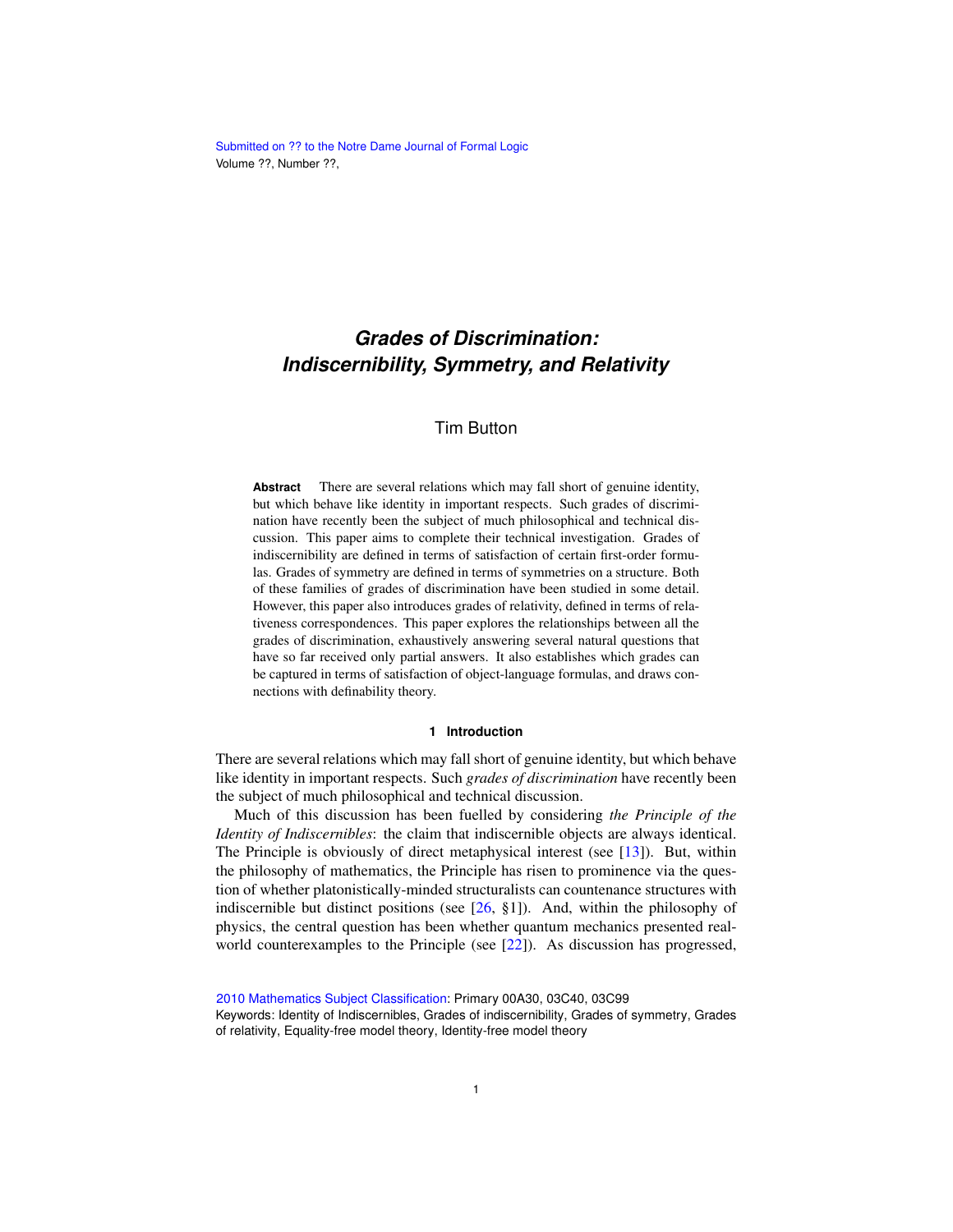<span id="page-1-0"></span>though, it has become increasingly clear that we must distinguish between different versions of 'the' Principle, corresponding to different notions of indiscernibility. This has spurred several philosophers to investigate the logical properties of these different notions (see  $[8]$ ,  $[17]$ ,  $[18]$ ).

This paper completes that logical investigation. It exhaustively details, not just the properties of grades of indiscernibility, but the properties of all of the grades of discrimination. Indeed, this paper answers all of the mathematical questions that are natural at this level of abstraction.

There are three broad families of grades of discrimination. Grades of *indiscernibility* are defined in terms of satisfaction of certain first-order formulas, either with or without access to a primitive symbol that stands for genuine identity. They have been the focus of much recent philosophical attention. Grades of *symmetry* are defined in terms of isomorphisms. More specifically, they are defined in terms of symmetries (also known as automorphisms) on a structure. These grades have received some philosophical attention, though in a slightly less cohesive way than the grades of indiscernibility. Finally, grades of *relativity* are defined in terms of relativeness correspondences, analogously to the grades of symmetry. The notion of a relativeness correspondence has been studied by model-theorists, but is entirely absent from the philosophical literature on grades of discrimination. This paper rectifies this situation, introducing grades of relativity for the first time.

I mentioned, earlier, that the Principle of the Identity of Indiscernibles has been the main motivating force for interest in grades of discrimination. But it is now worth pausing to consider broader reasons for investigating the logical properties of the grades of discrimination.

The simplest reason to care about grades of discrimination is that they allow us to calibrate relationships of similarity and difference. More ambitiously, though, we might hope that some grade of discrimination will provide us with a genuinely illuminating answer to the question: When are objects identical? To take a simple example: set theory tells us that sets are identical iff they share all their members. Consequently, some grade of indiscernibility provides a suitable criterion of identity in set-theoretic contexts. To take a more contentious example: we might somehow become convinced that nature abhors a (non-trivial) symmetry. If so, then some grade of symmetry will provide a suitable criterion of identity in empirical contexts. The general hope, then, is that our grades of discrimination may furnish us with some non-trivial *criterion of identity* (in some context or other).

This search for a non-trivial criterion of identity need not be *reductive*. We might simply seek an illuminating constraint upon the conditions under which objects can be distinct. That said, some philosophers have hoped to find a reductive criterion for identity; that is, they have hoped to replace the identity primitive with some defined grade of discrimination. This reductive ambition is most prominent among those who have defended some Principle of Identity of Indiscernibles; such philosophers have therefore focussed on the various grades of indiscernibility. However, reductive ambitions might, in principle, be served equally well by considering either grades of symmetry or grades of relativity. (I revisit this in  $\S 8$ .)

Advancing a criterion of identity is not, however, simply a matter of selecting some grade of discrimination. As we shall see, each grade of discrimination is defined with respect to a (model-theoretic) signature. So, consider a signature which contains just a few monadic predicates which stand for eye colour. If we present a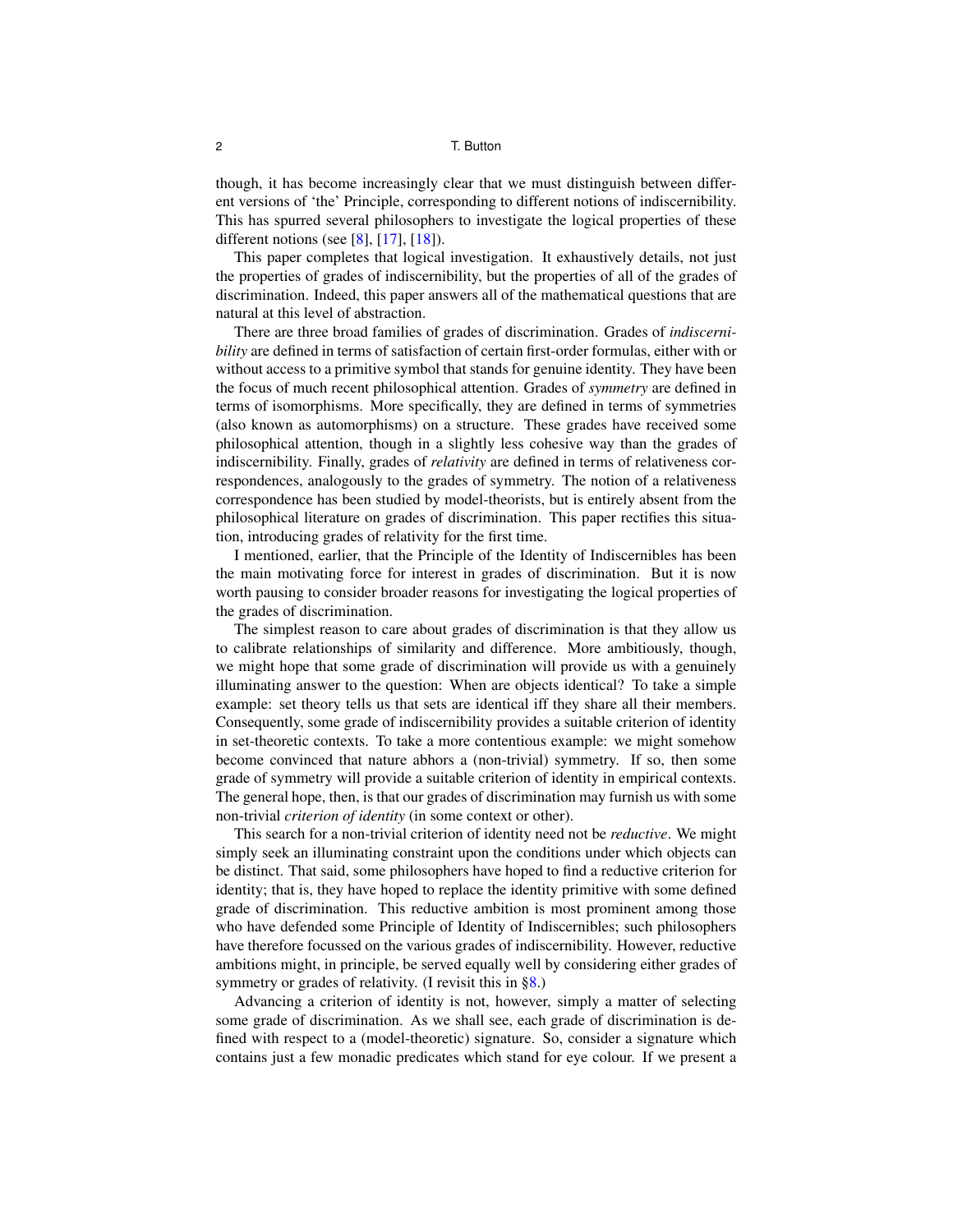<span id="page-2-0"></span>non-trivial criterion of identity, in the form of a grade of discrimination defined with respect to *this* signature, then we shall be forced to say, absurdly, that there is at most one person with brown eyes. Consequently, any philosopher who wants to advance a non-trivial criterion of identity must not only select some appropriate grade of discrimination, but must also stipulate the particular signature she has in mind. (I shall revisit this point several times below.)

In this paper, though, I am not aiming to *advance* any particular criterion of identity. My aim is only to provide a mathematical toolkit for anyone who is interested in criteria of identity, whether reductive or non-reductive.

That toolkit is structured around three main results. Theorem [3.3](#page-5-0) completely characterises the entailments between the grades of discrimination. Theorem [4.8](#page-10-0) establishes a Galois Connection between isomorphisms and relativeness correspondences, which enables us better to understand the relationships between grades of symmetry and grades of relativity. And Theorem [6.12,](#page-15-0) is a Beth–Svenonius Theorem for logics without identity. By combining these three results, I answer several subsidiary questions concerning the grades of discrimination, including: which grades are equivalence relations ([§5\)](#page-11-0); which grades can be captured using sets of first-order formulas  $(\S 8)$ ; how they behave in finitary cases  $(\S 7)$ ; and how they behave in elementary extensions of structures  $(\S6 \text{ and } \S9)$ .

I now state some notational conventions.

I always use ' $\mathscr{L}'$ ' to denote an arbitrary signature, i.e. a collection of constants, predicates and function-symbols. The philosophical discussion of grades of indiscernibility tends to be restricted to *relational* signatures, i.e. signatures which con-tain only predicates.<sup>[1](#page-22-0)</sup> There are reasonable philosophical motivations for this: if we assume that each constant names exactly *one* object, then we seem to presuppose that we understand rather a lot about the notion of identity before we begin (see e.g. [\[2\]](#page-23-0), [\[8,](#page-24-3) pp. 40–1]); more generally, the very idea of a *function* seems to presuppose the notion of identity; hence, if we want to avoid prejudging certain philosophical questions about identity, it might be wise to restrict our attention to relational signatures. The model-theoretic discussion of these issues is, though, less often restricted to relational signatures. There is a sensible technical motivation for this: many of the results hold in the more general case. Since this paper aims to provide philosophers with technical results, I shall allow signatures to contain both constants and functions, but I shall comment on the relational case when it is interestingly different. For technical ease, I treat constants as 0-place function-symbols.

Where  $\mathscr L$  is a signature, the  $\mathscr L^+$ -formulas are the first-order formulas formed in the usual way using any  $\mathscr L$ -symbols and any symbols from standard first-order logic with identity. In particular, then, they may contain the symbol  $=$ ', which always stands for (genuine) identity. The  $\mathscr{L}$  –-formulas are those formed *without* using the symbol '='.  $\mathcal{L}_n^+$  is the set of  $\mathcal{L}^+$ -formulas with free variables among '*v*<sub>1</sub>', ..., '*v*<sub>n</sub>'; similarly for  $\mathcal{L}_n^-$ .

I use swash fonts for structures and italic fonts for their associated domains. So, where M is an  $\mathscr{L}$ -structure, its domain is M. Where  $\overline{e} = \langle e_1, \ldots, e_n \rangle$  and  $\pi$  is a function,  $\pi(\bar{e}) = \langle \pi(e_1), \ldots, \pi(e_n) \rangle$ . Where  $\Pi$  is a two place relation, I write  $\bar{d}\Pi \bar{e}$  to abbreviate  $\langle d_1, e_1 \rangle, \ldots, \langle d_n, e_n \rangle \in \Pi$ .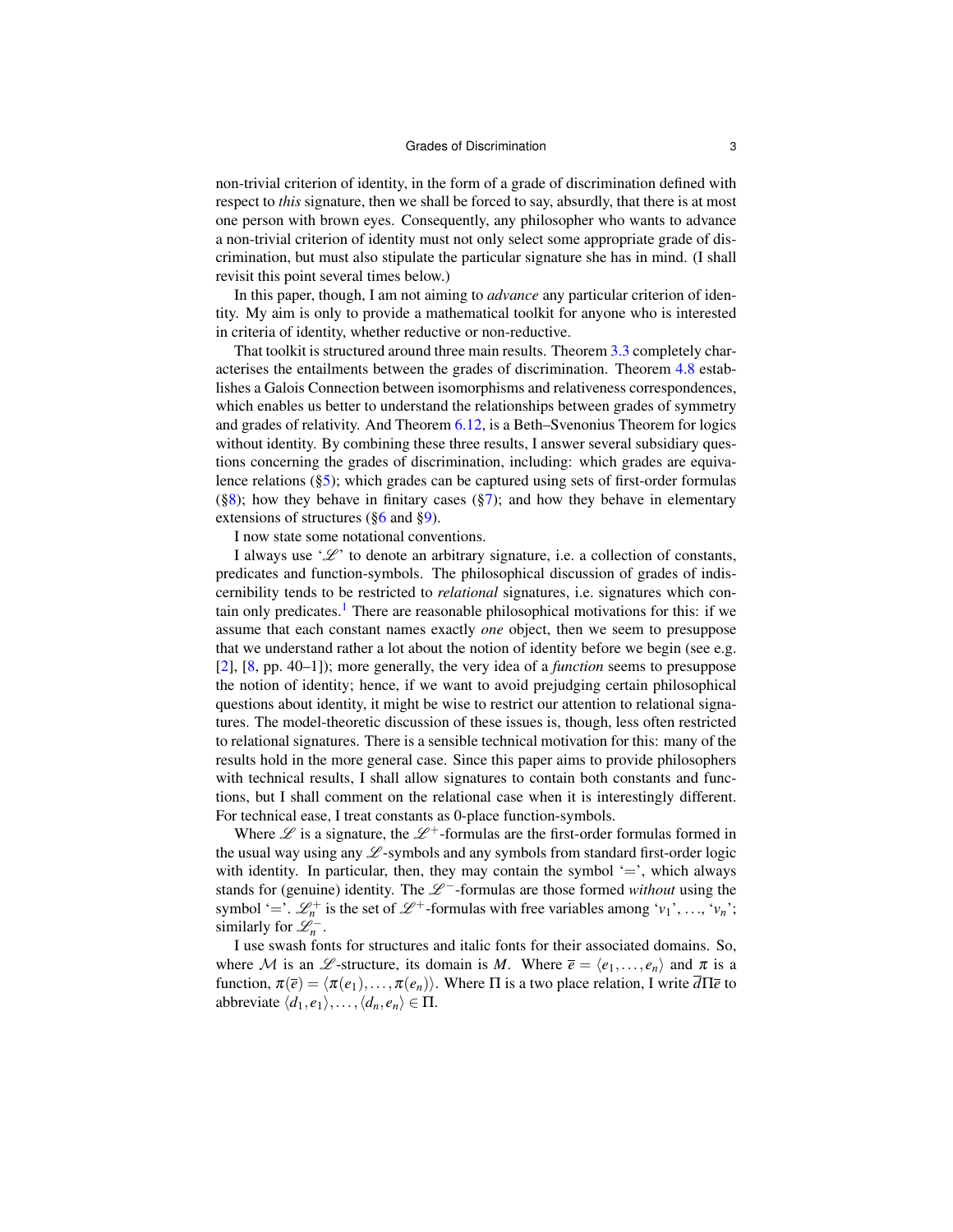#### **2 Twelve grades of discrimination**

<span id="page-3-2"></span>I start by defining six *grades of indiscernibility*; three grades of  $\mathcal{L}^-$ -indiscernibility, and three grades of  $\mathscr{L}^+$ -indiscernibility.<sup>[2](#page-22-1)</sup>

<span id="page-3-0"></span>**Definition 2.1** *For any*  $\mathscr{L}$ -structure M with  $a, b \in M$ :

- *1.*  $a \approx_m b$  *in*  $M$  *iff*  $M \models \phi(a) \leftrightarrow \phi(b)$  *for all*  $\phi \in \mathscr{L}_1^-$
- 
- 2.  $a \approx_{p} b$  in M iff  $M \models \phi(a,b) \leftrightarrow \phi(b,a)$  for all  $\phi \in \mathscr{L}_{2}^{-}$ <br>3.  $a \approx b$  in M iff  $M \models \phi(a,\overline{e}) \leftrightarrow \phi(b,\overline{e})$  for all  $n < \omega$ , all  $\phi \in \mathscr{L}_{n+1}^{-}$  and all  $\overline{e} \in M^n$

*Similarly:*

- *4.*  $a =_{\text{m}} b$  *in M iff*  $M \models \phi(a) \leftrightarrow \phi(b)$  *for all*  $\phi \in \mathcal{L}_1^+$ <br>*5.*  $a =_{\text{p}} b$  *in*  $M$  *iff*  $M \models \phi(a, b) \leftrightarrow \phi(b, a)$  *for all*  $\phi \in \mathcal{L}_2^+$
- 
- *6.*  $a = b$  in M iff a is identical to b

*Here, '*p*' indicates* pairwise *indiscernibility; '*m*' indicates* monadic *indiscernibility; and no subscript indicates* complete *indiscernibility.*

There are several alternative characterisations of  $\approx$ , two of which will prove useful (see [Casanovas et al.](#page-24-6) [\[7,](#page-24-6) p. 508] and [Ketland](#page-24-4) [\[17,](#page-24-4) Theorem 3.17]):

<span id="page-3-1"></span>**Lemma 2.2** *For any*  $\mathscr L$ *-structure* M, the following are equivalent:

- *1.*  $a \approx b$  *in M*
- *2.*  $\mathcal{M} \models \phi(a, \overline{e}) \leftrightarrow \phi(b, \overline{e})$  *for all n* <  $\omega$ *, all atomic*  $\phi \in \mathscr{L}_{n+1}^-$  *and all*  $\overline{e} \in M^n$
- *3.*  $\mathcal{M} \models \phi(a,a) \leftrightarrow \phi(a,b)$  *for all*  $\phi \in \mathcal{L}_2^-$

Quine was the first philosopher to analyse all six grades of indiscernibility. His fullest discussion of them ended as follows:

May there even be many intermediate grades? The question is ill defined. By imposing special conditions on the form or content of the open sentence used in discriminating two objects, we could define any number of intermediate grades of discriminability, subject even to no linear order. What I have called moderate discriminability [i.e.  $=_{p}$  or  $\approx_{p}$ ], however, is the only intermediate grade that I see how to define at our present high level of generality. [\[25,](#page-24-7) p. 116]

Quine was right that Definition [2.1](#page-3-0) essentially exhausts all of the grades of discrimination that are fairly natural, highly general, and which can be defined in terms of satisfaction of  $\mathscr{L}^-$ - and  $\mathscr{L}^+$ -formulas.<sup>[3](#page-22-2)</sup> Nevertheless, other grades of discrimination are quite natural; we just need to consider alternative methods of definition. (The sense in which they are 'intermediate' grades will become clear in [§3](#page-5-1) and, as Quine conjectured, we will see that they are not linearly ordered.)

In particular, I shall introduce grades of discrimination that are defined in terms of *isomorphisms*. As a reminder:

**Definition 2.3** *Let*  $M, N$  *be*  $L$ -structures. An isomorphism from M to N is any *bijection*  $\pi : M \longrightarrow N$  *such that:* 

*1.*  $\overline{e} \in R^{\mathcal{M}}$  *iff*  $\pi(\overline{e}) \in R^{\mathcal{N}}$ , for all n-place  $\mathcal{L}$ -predicates R and all  $\overline{e} \in M^n$ 

2.  $\pi(f^{\mathcal{M}}(\overline{e})) = f^{\mathcal{N}}(\pi(\overline{e})),$  for all n-place  $\mathscr{L}$  -function-symbols  $f$  and all  $\overline{e} \in M^n$ 

*A* symmetry *on* M *is an isomorphism from* M *to* M*.*

Isomorphisms preserve  $\mathcal{L}^+$ -formulas (see e.g. [Marker](#page-24-8) [\[20,](#page-24-8) pp. 13–14]):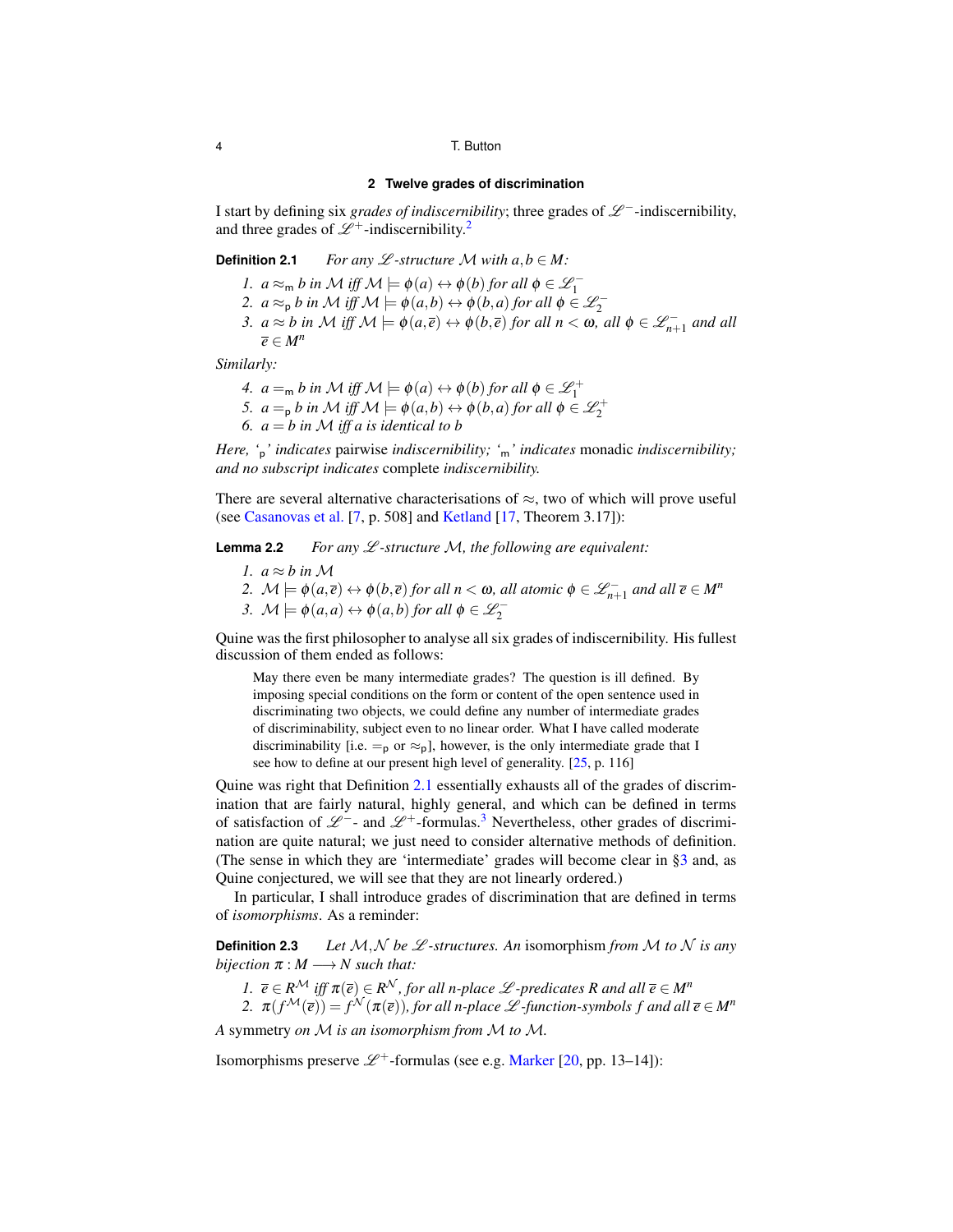<span id="page-4-2"></span><span id="page-4-0"></span>**Lemma 2.4** *Let*  $M, N$  *be*  $L$ -structures, and  $\pi : M \longrightarrow N$  *be an isomorphism. For all*  $n < \omega$ , *all*  $\phi \in \mathcal{L}_n^+$  *and all*  $\overline{e} \in M^n$ :

$$
\mathcal{M} \models \phi(\overline{e}) \text{ iff } \mathcal{N} \models \phi(\pi(\overline{e}))
$$

There is therefore a good sense in which objects linked by a symmetry cannot be discriminated. Consequently, symmetries are a source of grades of discrimination, and I shall be interested in three distinct *grades of symmetry*:

**Definition 2.5** *For any*  $\mathscr L$ -structure  $\mathcal M$  with  $a, b \in \mathcal M$ :

- *1.*  $a \, s_m b$  *in*  $M$  *iff there is a symmetry*  $\pi$  *on*  $M$  *with*  $\pi(a) = b$
- *2.*  $a s_p b$  *in*  $M$  *iff there is a symmetry*  $\pi$  *on*  $M$  *with*  $\pi(a) = b$  *and*  $\pi(b) = a$
- *3. a s b in M iff there is a symmetry*  $\pi$  *on M with*  $\pi$ (*a*) = *b*,  $\pi$ (*b*) = *a and*  $\pi(x) = x$  for all  $x \notin \{a, b\}$

These three grades have already received some philosophical attention;<sup>[4](#page-22-3)</sup> one of my aims is to incorporate them into the discussion in a systematic way.

In defining the notion of an isomorphism, the only object-language symbols which are mentioned are those of the signature; there is no need to mention  $=$ . Nevertheless, the notion of an isomorphism—and hence each grade of symmetry straightforwardly depends upon the notion of identity. After all, an isomorphism is a bijection, which is to say it maps *unique* objects to *unique* objects, and *vice versa*. This dependence on identity is reflected in Lemma [2.4:](#page-4-0) symmetries preserve  $\mathscr{L}^+$ -formulas.

If we want to avoid treating identity as a primitive—for philosophical or technical reasons—then the notion of an isomorphism is probably too strong. In looking for a weaker notion, a first thought would be to consider functions between structures that need not be bijections. (In this regard, *strict homomorphisms* are sometimes considered.) But this is insufficiently concessive, since the very idea of a *function* presupposes the notion of identity, for a function maps each object (or *n*-tuple) to a *unique* object. Instead, then, we should consider structure-preserving *relations* that may hold between structures. The appropriate notion is provided by [Casanovas et al.](#page-24-6) [\[7,](#page-24-6) Definition 2.5]; recall from [§1](#page-0-0) that  $\overline{d}\Pi\overline{e}$  abbreviates  $\langle d_1, e_1 \rangle, \ldots, \langle d_n, e_n \rangle \in \Pi$ <sup>[5](#page-22-4)</sup>.

**Definition 2.6** *Let*  $M, N$  *be*  $L$ *-structures. A* relativeness correspondence from  $\mathcal M$  to  $\mathcal N$  *is any relation*  $\Pi \subseteq M \times N$  with  $dom(\Pi) = M$  and  $rng(\Pi) = N$  such that:

- *1.*  $\overline{d} \in R^{\mathcal{M}}$  *iff*  $\overline{e} \in R^{\mathcal{N}}$ , for all n-place  $\mathcal{L}$ -predicates R and all  $\overline{d}\Pi \overline{e}$
- $2.$   $f^{\mathcal{M}}(\overline{d})\Pi f^{\mathcal{N}}(\overline{e})$ *, for all n-place*  $\mathscr{L}$  *-function-symbols f and all*  $\overline{d}\Pi \overline{e}$

*A* relativity *on* M *is a relativeness correspondence from* M *to* M*.*

[Casanovas et al.](#page-24-6) [\[7,](#page-24-6) Proposition 2.6] show that relativeness correspondences preserve  $\mathscr{L}$ <sup>-</sup>-formulas:

<span id="page-4-1"></span>**Lemma 2.7** *Let* M,N *be* L *-structures, and* Π *be a relativeness correspondence from*  $M$  *to*  $N$ *. For all*  $n < \omega$ *, all*  $\phi \in \mathscr{L}_n^-$ *, and all*  $\overline{d}\Pi\overline{e}$ *:* 

$$
\mathcal{M} \models \phi(\overline{d}) \text{ iff } \mathcal{N} \models \phi(\overline{e})
$$

There is therefore a good sense in which objects linked by a relativity cannot be discriminated. So, by simple analogy with the three grades of symmetry, I shall consider three *grades of relativity*:

**Definition 2.8** *For any*  $\mathscr L$ -structure M with  $a, b \in M$ :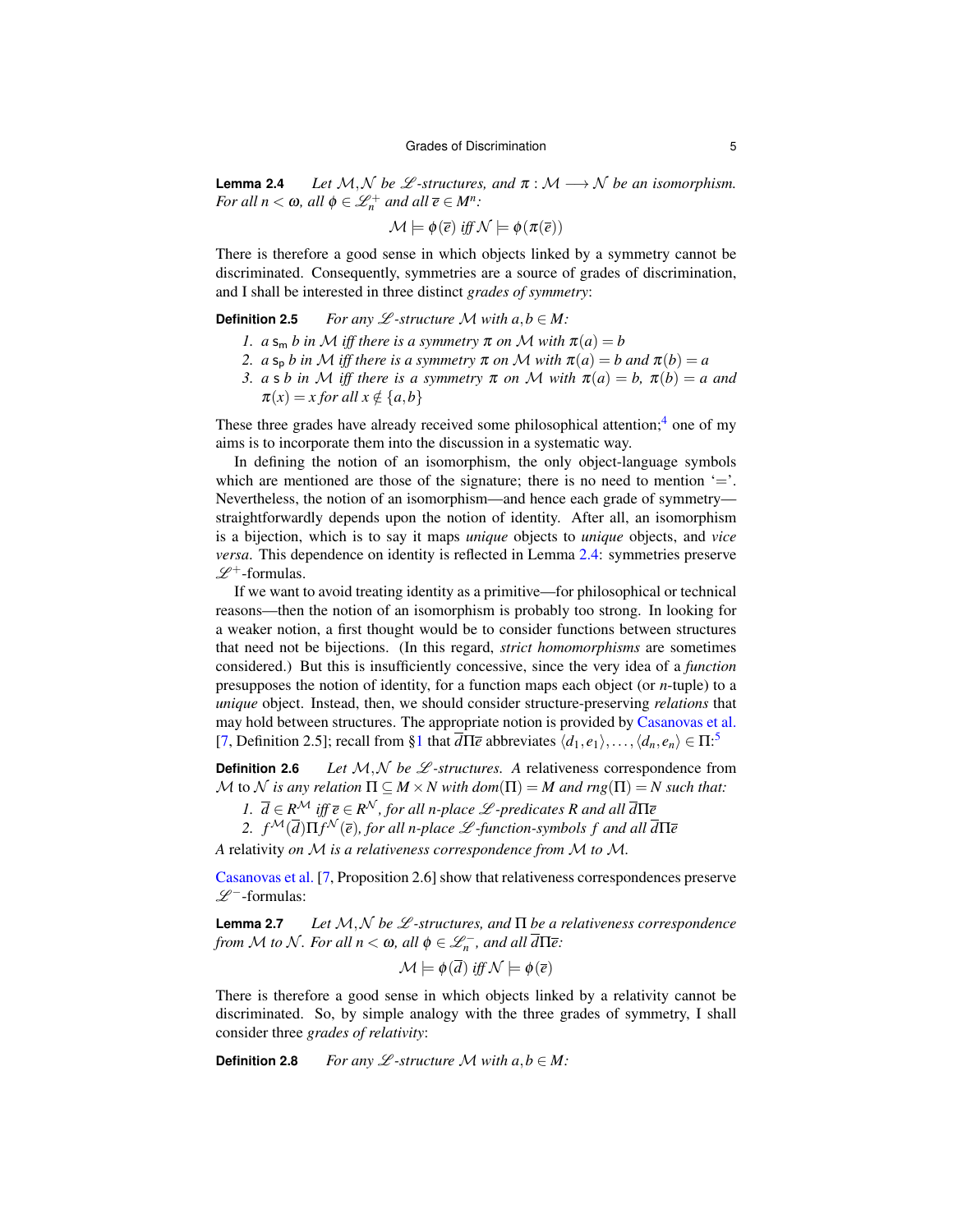- *1.*  $a r_m b$  *in*  $M$  *iff there is a relativity*  $\Pi$  *on*  $M$  *with*  $a \Pi b$
- *2. a* r<sup>p</sup> *b in* M *iff there is a relativity* Π *on* M *with a*Π*b and b*Π*a*
- *3. a* r *b in* M *iff there is a relativity* Π *on* M *with a*Π*b, b*Π*a and x*Π*x for all*  $x \not\approx a$  and  $x \not\approx b$

Unlike the grades of symmetry, the grades of relativity have not yet been considered by philosophers interested in grades of discrimination. However, there is no principled reason for this omission. Indeed, a central claim of this paper is that relativeness correspondences (and hence grades of relativity) are the appropriate  $\mathscr{L}$  –-surrogate for isomorphisms (and hence grades of symmetry). This claim should already be plausible, given that we arrived at the notion of a relativeness correspondence by relaxing the notion of an isomorphism, and given the immediate comparison between Lemmas [2.4](#page-4-0) and [2.7.](#page-4-1) The claim will receive further support during this paper.

For the reader's convenience, the following table summarises the twelve grades of discrimination:

| Grade                  | Informal gloss                             | Definition sketch                                                                                             |
|------------------------|--------------------------------------------|---------------------------------------------------------------------------------------------------------------|
| $=$                    | genuine identity                           | $a = b$                                                                                                       |
| $=_{p}$                | pairwise $\mathcal{L}^+$ -indiscernibility | $\phi(a,b) \leftrightarrow \phi(b,a)$ , all $\phi \in \mathscr{L}_2^+$                                        |
| $=$ m                  | monadic $\mathscr{L}^+$ -indiscernibility  | $\phi(a) \leftrightarrow \phi(b)$ , all $\phi \in \mathcal{L}_1^+$                                            |
|                        |                                            |                                                                                                               |
| $\approx$              | complete $\mathscr{L}$ -indiscernibility   | $\phi(a,\overline{e}) \leftrightarrow \phi(b,\overline{e})$ , all $\overline{e}$ and $\phi \in \mathscr{L}^-$ |
| $\approx_{\texttt{D}}$ | pairwise $\mathscr{L}^-$ -indiscernibility | $\phi(a,b) \leftrightarrow \phi(b,a)$ , all $\phi \in \mathscr{L}_{2}^{-}$                                    |
| $\approx_{\mathsf{m}}$ | monadic $\mathscr{L}^-$ -indiscernibility  | $\phi(a) \leftrightarrow \phi(b)$ , all $\phi \in \mathscr{L}_1^-$                                            |
|                        |                                            |                                                                                                               |
| s                      | complete symmetry                          | a permutation $\pi(a) = b$ , $\pi(b) = a$                                                                     |
|                        |                                            | and $\pi(x) = x$ all $x \notin \{a, b\}$                                                                      |
| $S_D$                  | pairwise symmetry                          | a permutation $\pi(a) = b$ , $\pi(b) = a$                                                                     |
| $S_{\rm m}$            | monadic symmetry                           | a permutation $\pi(a) = b$                                                                                    |
|                        |                                            |                                                                                                               |
| r                      | complete relativity                        | a relativity $a \Pi b$ , $b \Pi a$ and $x \Pi x$ all                                                          |
|                        |                                            | $x \not\approx a, x \not\approx b$                                                                            |
| $r_{p}$                | pairwise relativity                        | a relativity $a \Pi b$ , $b \Pi a$                                                                            |
| $r_{m}$                | monadic relativity                         | a relativity $a \Pi b$                                                                                        |
|                        |                                            |                                                                                                               |

## **3 Entailments between the grades**

<span id="page-5-1"></span>Having defined twelve grades of discrimination, my first task is to characterise the relationships between them. More precisely: I shall build upon some existing results (mentioned in endnotes) to provide a complete account of the entailments and nonentailments between the various grades of discrimination.

For any two grades of discrimination R and S, say that R *entails* S *iff* for any structure M and any  $a, b \in M$ , if  $aRb$  then  $aSb$  in M. Entailment is relativised to particular classes of structures—e.g. to structures with relational signatures—in the obvious way. In [§7,](#page-15-1) I shall consider the special case of entailments where we restrict our attention to *finite* structures. However, the target result for this section is the general case:

<span id="page-5-0"></span>**Theorem 3.3 (Entailments between the grades)** *These Hasse Diagrams characterise the entailments between our grades of discrimination:*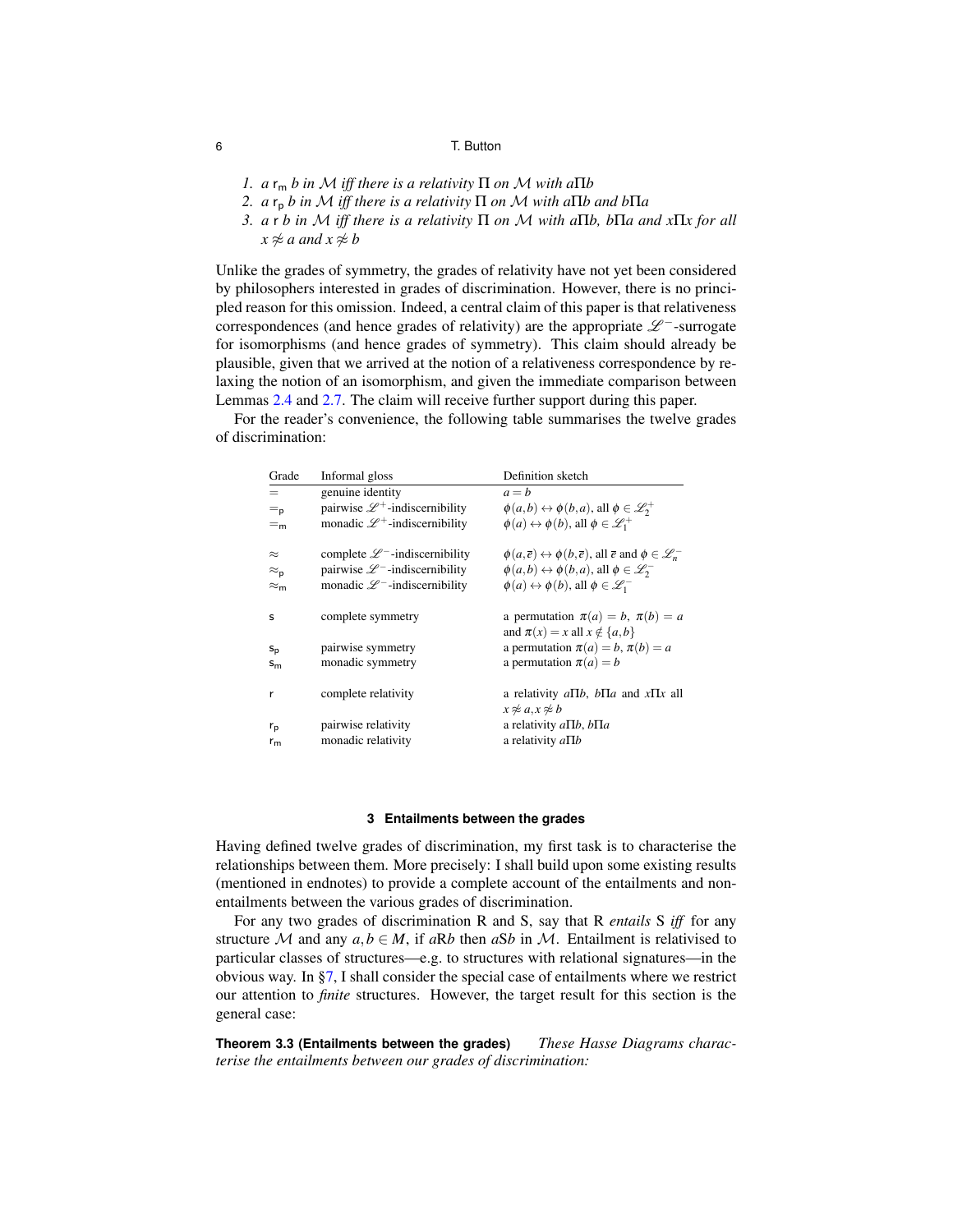

*The left diagram considers the case of arbitrary signatures; the right diagram considers entailment when restricted to structures with relational signatures.*

To explain the notation: there is a path down the page from R to S *iff* R entails S. So in the case of arbitrary signatures:  $=$  entails  $\approx$ ;  $\approx$  does not entail =; s does not entail  $\approx$ ; and  $\approx$  does not entail s. In the case of relational signatures:  $\approx$  entails s; hence  $\approx$ entails  $s_p$ ; etc. I shall start by proving the entailments:<sup>[6](#page-22-5)</sup>

<span id="page-6-10"></span><span id="page-6-0"></span>**Lemma 3.1** *For structures with arbitrary signatures:*

- *1.* = *entails both*  $\approx$  *and* **s**
- <span id="page-6-1"></span>2.  $\approx$  *entails* r
- <span id="page-6-2"></span> $3. =_{\text{p}}$  *entails*  $\approx_{\text{p}}$ *, and*  $=_{\text{m}}$  *entails*  $\approx_{\text{m}}$
- <span id="page-6-3"></span>*4.*  $=_{p}$  *entails*  $=_{m}$ *, and*  $\approx_{p}$  *entails*  $\approx_{m}$
- <span id="page-6-4"></span>*5.*  $s_p$  *entails*  $=$ <sub>p</sub>*, and*  $s_m$  *entails*  $=$ <sub>m</sub>
- <span id="page-6-5"></span>*6.*  $r_p$  *entails*  $\approx_p$ *, and*  $r_m$  *entails*  $\approx_m$
- <span id="page-6-6"></span>*7.* s *entails*  $r, s_p$  *entails*  $r_p$ *, and*  $s_m$  *entails*  $r_m$
- <span id="page-6-7"></span>*8.* s *entails*  $s_p$ *, and*  $s_p$  *entails*  $s_m$
- *9. r entails*  $r_p$ *, and*  $r_p$  *entails*  $r_m$

<span id="page-6-9"></span><span id="page-6-8"></span>*For structures with relational signatures, but not in general:*

*10.*  $\approx$  *entails* **s** 

**Proof** [\(1\)](#page-6-0). The identity map is a symmetry.

[\(2\)](#page-6-1). The relation given by *x*Π*x* iff  $x \approx x$  is a relativity.

 $(3)$ – $(4)$ . Immediate from the definitions.

- $(5)$ – $(6)$ . Immediate from Lemmas [2.4](#page-4-0) and [2.7.](#page-4-1)
- [\(7\)](#page-6-6). Every symmetry can be regarded as a relativity.

 $(8)$ – $(9)$ . Immediate from the definitions.

[\(10\)](#page-6-9). If  $a \approx b$ , then for any  $n < \omega$ , any atomic formula  $\phi \in \mathcal{L}_n^-$ , and any  $\overline{e} \in (M \setminus \{a, b\})^n$ , we have  $\mathcal{M} \models \phi(a, \overline{e}) \leftrightarrow \phi(b, \overline{e})$ .  $\Box$ 

It remains to demonstrate the non-entailments:<sup>[7](#page-22-6)</sup>

<span id="page-6-11"></span>**Lemma 3.2** *For structures with relational signatures:*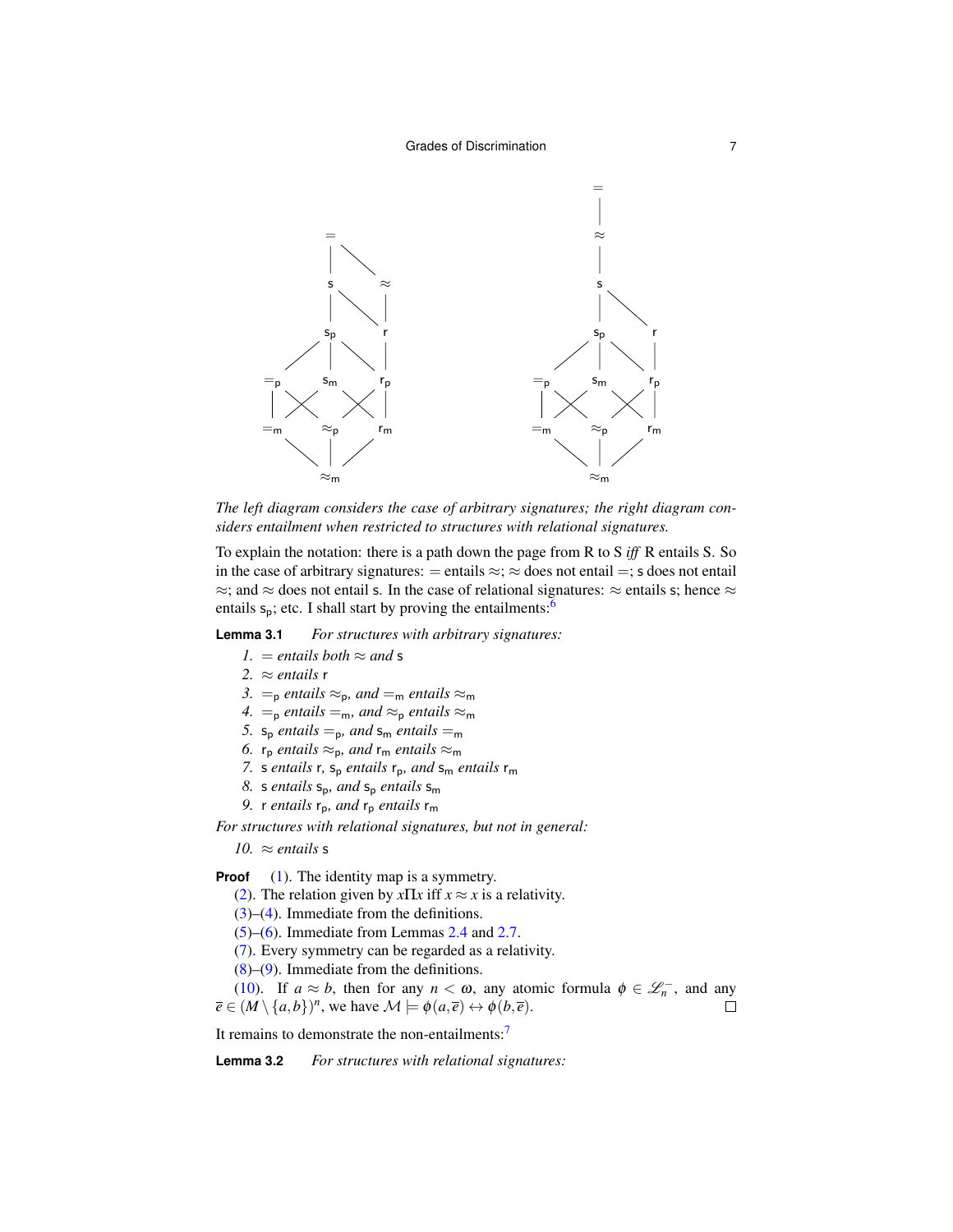<span id="page-7-0"></span> $1. \approx$  *does not entail*  $=$ *2.* s *does not entail* ≈

<span id="page-7-2"></span><span id="page-7-1"></span>*3.* r *does not entail*  $=$ <sub>m</sub>

<span id="page-7-3"></span>*4.*  $s_m$  *does not entail*  $\approx_p$ 

<span id="page-7-4"></span>*5.* s<sup>p</sup> *does not entail* r

 $6. =_{\text{p}}$  *does not entail* r<sub>m</sub>

<span id="page-7-6"></span><span id="page-7-5"></span>*Moreover, for structures with arbitrary signatures:*

*7.*  $\approx$  *does not entail*  $=$ <sub>m</sub>

**Proof** [\(1\)](#page-7-0). In this unlabelled graph, A, we have  $1 \approx 2$  but  $1 \neq 2$ :

1 2

[\(2\)](#page-7-1). In this unlabelled graph, B, we have 1 s 2 but  $1 \nless 2$ :

 $1 - 2$ 

[\(3\)](#page-7-2). In this unlabelled graph, C, we have 1 r 2 but  $1 \neq_m 2$ :

$$
1 \longrightarrow 2 \longrightarrow 3
$$

[\(4\)](#page-7-3). In this unlabelled directed graph, D, we have 1 s<sub>m</sub> 2 but 1  $\frac{2}{5}$  2:

| 1                        | $\longrightarrow$ | $\overline{\mathbf{2}}$ |
|--------------------------|-------------------|-------------------------|
|                          |                   |                         |
| $\overline{\phantom{a}}$ |                   | $\downarrow$            |
| 4                        | $\longleftarrow$  | 3                       |

[\(5\)](#page-7-4). In D, again, we have 1  $s_p$  3 but 1  $\neq$  3.

[\(6\)](#page-7-5). Let  $\mathcal E$  be the disjoint union of a complete countably-infinite graph with a complete uncountable graph, i.e.:

$$
E := \mathbb{R}
$$
  

$$
R^{\mathcal{E}} := \{ \langle n, m \rangle \in \mathbb{N}^2 \mid n \neq m \} \cup \{ \langle p, q \rangle \in (\mathbb{R} \setminus \mathbb{N})^2 \mid p \neq q \}
$$

By taking a Skolem Hull of  $\mathcal E$  containing  $1 \in \mathbb N$  and any  $e \in \mathbb R \setminus \mathbb N$ , we see that  $1 =_p e$ . Now suppose that Π is a relativity with 1Π*e*. Since Π must preserve the edges of the graph, and every element in either 'cluster' has an edge to every element in the cluster except itself,  $\Pi$  must be a bijection between  $\mathbb N$  and  $\mathbb R \setminus \mathbb N$ . Contradiction; so 1  $f_m$  *e*.  $\Box$ 

[\(7\)](#page-7-6). Augment A by adding a single constant which picks out 1.

It is simple to check that Lemmas [3.1](#page-6-10) and [3.2](#page-6-11) yield Theorem [3.3.](#page-5-0) This Theorem allows us to compare the consequences of imposing various grades of discrimination as criteria of identity.

I should comment briefly on the philosophical significance of the constructions used in Lemma  $3.2$ . The existence of  $A$  is guaranteed by absolutely standard model theory. However, A contains two distinct objects that are 'blank': from the perspective of  $A$ , these objects have no properties or relations to anything, so that their distinctness must be *brute*. And this might suggest that the use of absolutely standard model theory begs the question against anyone who believes in a non-trivial criterion of identity. Fortunately it does not, but it is worth carefully explaining why.

Let Fran be a philosopher who advocates a non-trivial criterion of identity: in particular, Fran thinks that *x* and *y* are identical iff  $x \approx y$ . However, bearing in mind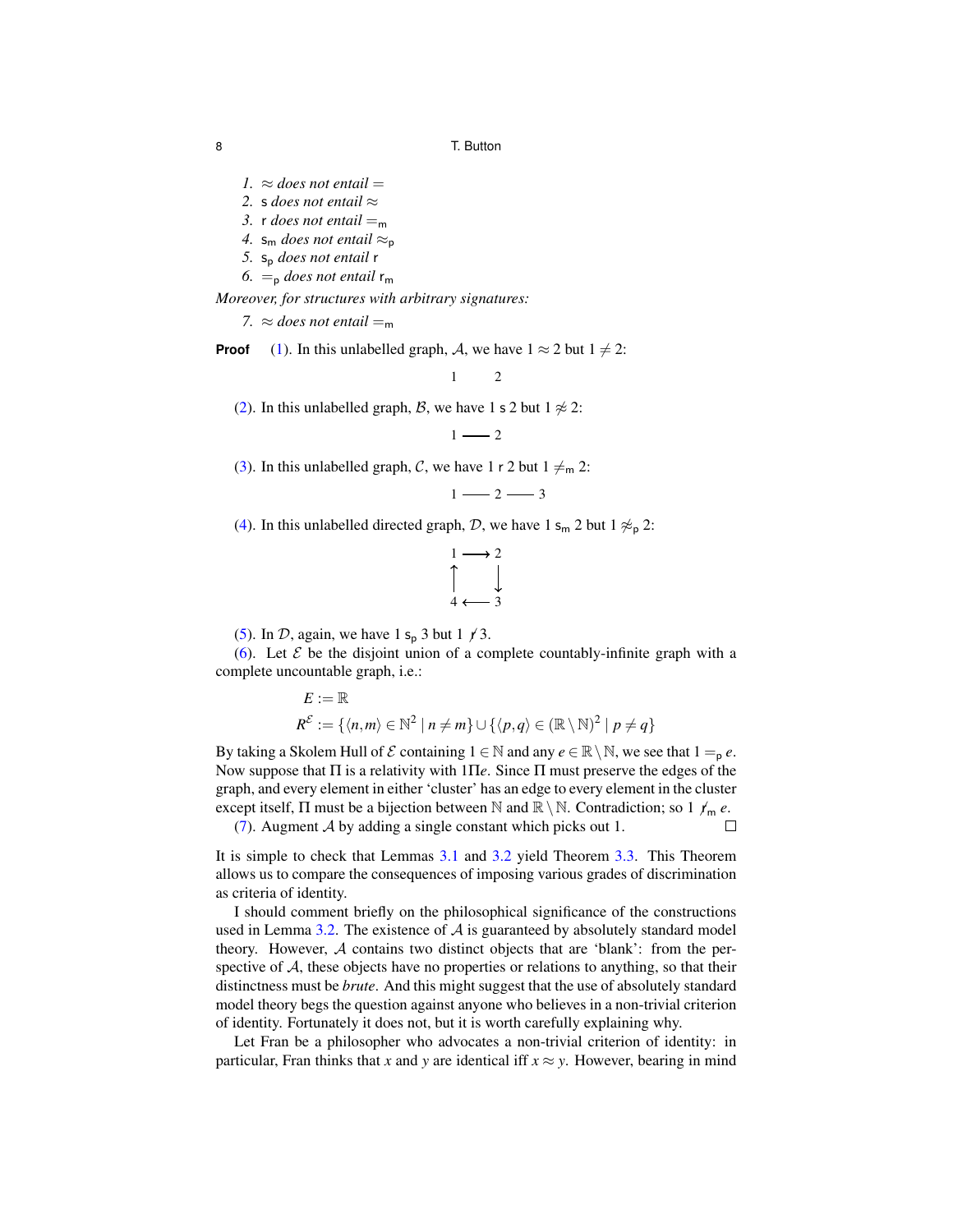<span id="page-8-1"></span>the discussion of  $\S1$ —particularly of a signature which allows us only to describe eye colour—Fran advances this criterion of identity with respect to some *particular* signature,  $\mathscr{F}$ . Now, if A is presented as an  $\mathscr{F}$ -structure, then Fran will certainly deny that  $A$  could exist. However, Fran can make sense of  $A$  by regarding it as a  $\mathscr G$ -structure, where  $\mathscr G$  is a signature which is impoverished compared with  $\mathscr F$ . Construed thus, A begs no question against Fran, because it poses no threat to her proposed criterion of identity.

To be clear: I am not trying to endorse or defend Fran's position.<sup>[8](#page-22-7)</sup> My point is simply that everyone, including Fran, can make sense of standard model theory.

#### **4 A Galois Connection**

<span id="page-8-0"></span>Theorem [3.3](#page-5-0) graphically demonstrates that grades of symmetry are to grades of  $\mathcal{L}^+$ indiscernibility as grades of relativity are to grades of  $\mathscr{L}^-$ -indiscernibility. In this section, I develop this point by outlining a Galois Connection between isomorphisms and relativeness correspondences. (The results of this section can be fruitfully compared with those of [Bonnay and Engström](#page-23-1) [\[4\]](#page-23-1); we discovered our results independently.)

Lemma [2.4](#page-4-0) has an obvious converse: every bijective map which preserves all  $\mathscr{L}^+$ -formulas is an isomorphism. However, there is no converse to Lemma [2.7.](#page-4-1) To make this more precise, consider the following definition:

**Definition 4.1** *Let*  $M, N$  *be*  $L$ *-structures. A* near-correspondence from M to N *is any relation*  $\Pi \subseteq M \times N$  *with dom* $(\Pi) = M$  *and rng* $(\Pi) = N$  *such that, for all*  $n < \omega$ , all  $\phi \in \mathscr{L}_n^-$ , and all  $\overline{d}\Pi\overline{e}$ :

$$
\mathcal{M} \models \phi(d) \text{ iff } \mathcal{N} \models \phi(\overline{e})
$$

Lemma [2.7](#page-4-1) states that every relativeness correspondence is a near-correspondence. But the converse fails. Let  $\mathcal F$  be an  $\{f\}$ -structure, defined as follows:

$$
F = \{1, 2\}
$$

$$
f^{\mathcal{F}}(1) = f^{\mathcal{F}}(2) = 2
$$

Then  $\Pi = \{(1,2), (2,1)\}\$ is clearly a near-correspondence from F to F, but not a relativeness correspondence.

However, there is an elegant connection between near-correspondences (and hence relativeness correspondences) and isomorphisms on the models we obtain by quotienting using  $\approx$ . The use of such quotients is standard in model theory without identity, and the central idea is summed up in the following Definition and Lemma (see [Casanovas et al.](#page-24-6) [\[7,](#page-24-6) Definition  $2.3-2.4$ ]):<sup>[9](#page-22-8)</sup>

**Definition 4.2** *Let*  $M$  *be any*  $L$ -structure. Then  $M$  *is the*  $L$ -structure obtained *by quotienting M by*  $\approx$ *. We denote its members with*  $a_M = \{b \in M \mid a \approx b \text{ in } M\}$ *and, when no confusion can arise, we dispense with the subscript, talking of a rather than*  $a_M$ . Now  $\underline{M}$  *is defined as follows:* 

$$
\underline{M} = \{ \underline{a} \mid a \in M \}
$$
\n
$$
R^{\underline{M}} = \{ \underline{\overline{e}} \in \underline{M}^n \mid \overline{e} \in R^{\mathcal{M}} \} \quad \text{all } n \text{-place } \mathcal{L} \text{-predicates } R
$$
\n
$$
f^{\underline{M}}(\underline{\overline{e}}) = f^{\underline{M}}(\overline{e}) \qquad \text{all } n \text{-place } \mathcal{L} \text{-function-symbols } f \text{ and all } \overline{e} \in M^n
$$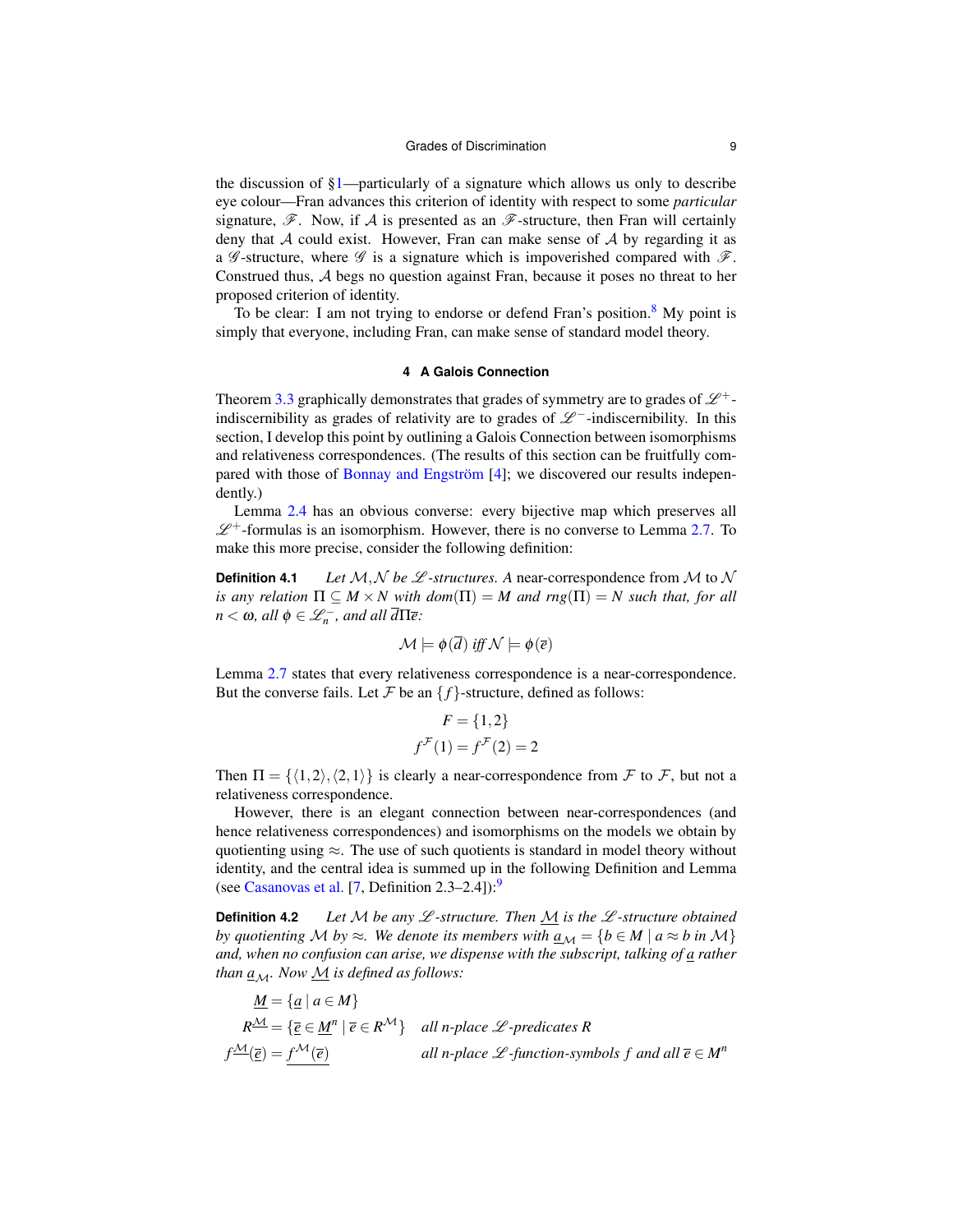<span id="page-9-5"></span><span id="page-9-4"></span>**Lemma 4.3** *Let*  $M$  *be an*  $L$ -structure. For all  $n < \omega$ , all  $\phi \in L_n^-$  and all  $\overline{e} \in M^n$ :

$$
\mathcal{M} \models \phi(\overline{e}) \text{ iff } \underline{\mathcal{M}} \models \phi(\underline{\overline{e}})
$$

[Casanovas et al.](#page-24-6) [\[7,](#page-24-6) Proposition 2.6] note that there is a relativeness correspondence from M to N iff  $M \cong N$ . I wish to build on this; and I begin with some definitions:

<span id="page-9-3"></span>**Definition 4.4** *For any*  $\mathcal{L}$ *-structures*  $M, N$ *:* 

- *1.*  $\mathbf{C}(\mathcal{M}, \mathcal{N})$  *is the set of near-correspondences from*  $\mathcal M$  *to*  $\mathcal N$
- 2.  $I(M,N)$  *is the set of isomorphisms from* M *to* N
- *3.*  $c(\mathcal{M}, \mathcal{N}) : I(\mathcal{M}, \mathcal{N}) \longrightarrow C(\mathcal{M}, \mathcal{N})$  *is given by:*  $a\pi^c b$  *iff*  $\pi(\underline{a}) = \underline{b}$
- $4.$   $\mathbf{i}(\mathcal{M},\mathcal{N}): \mathbf{C}(\mathcal{M},\mathcal{N}) \longrightarrow \mathbf{I}(\mathcal{M},\mathcal{N})$  is given by:  $\Pi^\mathbf{i}(\underline{a})=\underline{b}$  iff there are  $a'\approx a$  $\Delta$ *and b'*  $\approx$  *b* such that a<sup>'</sup> $\Pi$ *b*'

*Say that*  $\Pi \in \mathbb{C}(\mathcal{M}, \mathcal{N})$  *is* maximal *iff no strict superset of*  $\Pi$  *is in*  $\mathbb{C}(\mathcal{M}, \mathcal{N})$ *.* 

I prove that these are genuine definitions, i.e. that  $c(\mathcal{M}, \mathcal{N})$  and  $i(\mathcal{M}, \mathcal{N})$  are functions. I begin with  $c(\mathcal{M}, \mathcal{N})$ :

<span id="page-9-1"></span>**Lemma 4.5** *If*  $\pi \in I(\mathcal{M}, \mathcal{N})$ , then  $\pi^c$  is a relativeness correspondence, and hence  $\pi^c \in C(\mathcal{M}, \mathcal{N}).$ 

**Proof** Fix  $n < \omega$  and suppose that  $\overline{d}\pi^c\overline{e}$ ; i.e. that  $\pi(\overline{d}) = \overline{e}$ . For each *n*-place *L*predicate *R*, observe:

$$
\overline{d} \in R^{\mathcal{M}} \text{ iff } \overline{\underline{d}} \in R^{\mathcal{M}} \text{ iff } \pi(\overline{\underline{d}}) \in R^{\mathcal{N}} \text{ iff } \overline{\underline{e}} \in R^{\mathcal{N}} \text{ iff } \underline{e} \in R^{\mathcal{N}}
$$

For each *n*-place *L*-function-symbol *f* , observe:

$$
\pi(\underline{f^{\mathcal{M}}(\overline{d})}) = \pi(f^{\mathcal{M}}(\overline{d})) = f^{\mathcal{N}}(\pi(\overline{d})) = f^{\mathcal{N}}(\overline{e}) = \underline{f^{\mathcal{N}}(\overline{e})}
$$

so that  $f^{\mathcal{M}}(\overline{d})\pi^{\mathbf{c}}f^{\mathcal{N}}(\overline{e})$ . Hence  $\pi^{\mathbf{c}}$  is a relativeness correspondence, and so a nearcorrespondence by Lemma [2.7.](#page-4-1)  $\Box$ 

To show that  $\mathbf{i}(\mathcal{M}, \mathcal{N})$  is a function, we need a subsidiary result:

<span id="page-9-0"></span>**Lemma 4.6** *Let*  $\Pi$  *be a near-correspondence from*  $M$  *to*  $N$ *, with a* $\Pi$ *b and a*<sup> $\Pi$ </sup>*b'*. *Then*  $a \approx a'$  *in*  $M$  *iff*  $b \approx b'$  *in*  $N$ *.* 

**Proof** Suppose  $a \approx a'$  in M; then using Lemmas [2.7](#page-4-1) and [2.2:](#page-3-1)

$$
\mathcal{N} \models \phi(b, b) \text{ iff } \mathcal{M} \models \phi(a, a) \text{ iff } \mathcal{M} \models \phi(a, a') \text{ iff } \mathcal{N} \models \phi(b, b')
$$

So  $b \approx b'$  in N, by Lemma [2.2.](#page-3-1) The converse is similar.

It follows that  $\mathbf{i}(\mathcal{M},\mathcal{N})$  is a function:

<span id="page-9-2"></span>**Lemma 4.7** *If*  $\Pi \in \mathbb{C}(\mathcal{M}, \mathcal{N})$ *, then*  $\Pi^{\mathbf{i}} \in \mathbb{I}(\mathcal{M}, \mathcal{N})$ *.* 

**Proof** Lemma [4.6](#page-9-0) immediately yields that  $\Pi^i(\overline{a})$  is a well-defined function, and indeed an injection.  $\Pi^i$  is a surjection, since  $\text{rng}(\Pi) = N$ . It remains to show that Π<sup>i</sup> preserves structure. For the remainder of the proof, fix *n* < ω and *a*,*b* ∈ *M<sup>n</sup>* such that  $\Pi^{\mathbf{i}}(\underline{\overline{a}}) = \underline{\overline{b}}$ .

Let *R* be any *n*-place  $\mathcal{L}$ -predicate. For each  $1 \le i \le n$  we have  $a'_i \approx a_i$  and  $b'_i \approx b_i$ such that  $a'_i \Pi b'_i$ ; and hence:

$$
\overline{\underline{a}} \in R^{\underline{\mathcal{M}}} \text{ iff } \overline{a'} \in R^{\mathcal{M}} \text{ iff } \overline{b'} \in R^{\mathcal{N}} \text{ iff } \underline{\overline{b}} \in R^{\underline{\mathcal{N}}} \text{ iff } \Pi^i(\overline{\underline{a}}) \in R^{\underline{\mathcal{N}}}
$$

$$
\sqcup
$$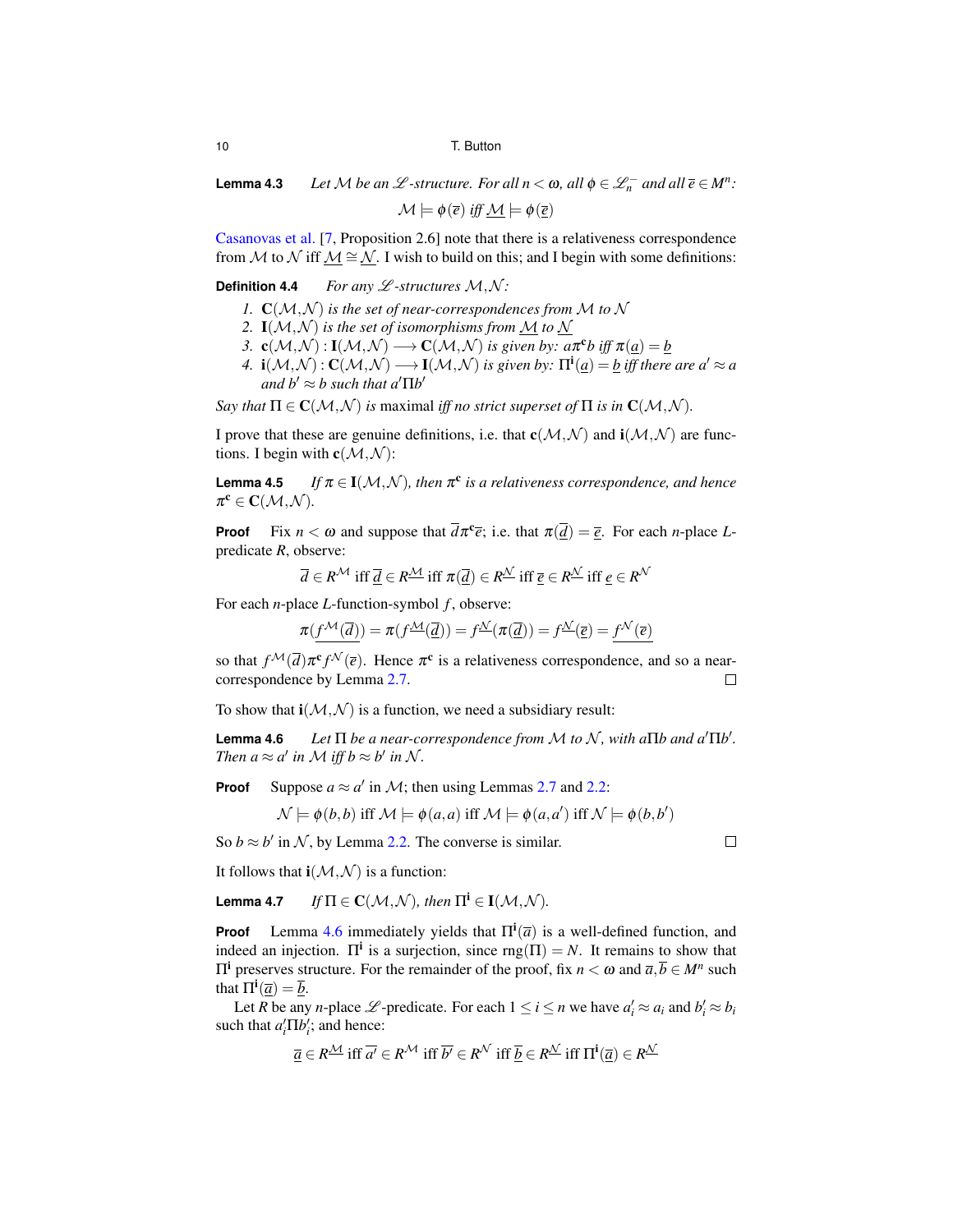Let *f* be any *n*-place  $\mathscr{L}$ -function-symbol. For all  $\phi(v_1, v_2) \in \mathscr{L}_2^-$ , define  $\phi_f(v_1, \bar{x})$ as  $\phi(\nu_1, f(\bar{x}))$ ; and let  $b' \in N$  be such that  $f^{\mathcal{M}}(\bar{a})\Pi b'$ . Invoking Lemma [2.2:](#page-3-1)

$$
\mathcal{N} \models \phi(b', b') \text{ iff } \mathcal{M} \models \phi(f^{\mathcal{M}}(\overline{a}), f^{\mathcal{M}}(\overline{a}))
$$
  
iff 
$$
\mathcal{M} \models \phi_f(f^{\mathcal{M}}(\overline{a}), \overline{a})
$$
  
iff 
$$
\mathcal{N} \models \phi_f(b', \overline{b})
$$
  
iff 
$$
\mathcal{N} \models \phi(b', f^{\mathcal{N}}(\overline{b}))
$$

Hence  $b' \approx f^{\mathcal{N}}(\overline{b})$  by Lemma [2.7.](#page-4-1) Now:

$$
\Pi^{\mathbf{i}}(f^{\mathcal{M}}(\overline{a})) = \Pi^{\mathbf{i}}(\underline{f}^{\mathcal{M}}(\overline{a})) = \underline{b'} = \underline{f^{\mathcal{N}}(\overline{b})} = f^{\mathcal{N}}(\overline{b}) = f^{\mathcal{N}}(\Pi^{\mathbf{i}}(\overline{a}))
$$
 so that functions are preserved.

Lemmas [4.5](#page-9-1) and [4.7](#page-9-2) together show that Definition [4.4](#page-9-3) is a proper definition. Its significance resides in the following:

<span id="page-10-0"></span>**Theorem 4.8 (Galois Connection on**  $\approx$ **-quotients)** *For each*  $\Pi \in \mathbb{C}(\mathcal{M}, \mathcal{N})$  *and*  $\mathit{each}\ \pi \in \mathbf{I}(\mathcal{M},\mathcal{N})\colon \Pi^{\mathbf{i}} = \pi \mathit{ iff}\ \Pi \subseteq \pi^{\mathbf{c}}.$ 

**Proof** *Left-to-right.* Suppose  $\Pi^i = \pi$ . Fix  $\langle d, e \rangle \in \Pi$ ; then  $\pi(\underline{d}) = \underline{e}$ , so  $d\pi^c e$ .

*Right-to-left.* Suppose  $\Pi \subseteq \pi^c$ . Where  $\Pi^i(\underline{d}) = \underline{e}$ , there are  $d' \approx d$  and  $e' \approx e$  such that  $d'\Pi e'$  and hence  $d'\pi^c e'$ ; so  $\underline{e} = \underline{e'} = \pi(\underline{d'}) = \pi(\underline{d})$ . Hence  $\Pi^{\dagger}(\underline{d}) = \pi(\underline{d})$ , for all *d* ∈ *M*.  $\Box$ 

This Theorem highlights the depth of the connection between isomorphisms and relativeness correspondences. Additionally, it strengthens the claim that relativeness correspondences are the  $\mathscr{L}$  –-analogue of isomorphisms. For, given that there are near-correspondences that are not relativeness correspondences, one might have worried that relativeness correspondences *compete* with the near-correspondences to be the  $\mathscr{L}$ -analogue of isomorphism. However, the appearance of competition vanishes, once we consider some consequences of the Galois Connection:

<span id="page-10-5"></span><span id="page-10-1"></span>**Lemma 4.9** *For any*  $L$ *-structures*  $M, N$ *:* 

- *1.* **i**( $M, N$ )  $\circ$  **c**( $M, N$ ) *is the identity function*
- <span id="page-10-2"></span>2.  $c(\mathcal{M}, \mathcal{N}) \circ i(\mathcal{M}, \mathcal{N})$  *is idempotent*
- <span id="page-10-3"></span>3. If  $\pi \in I(\mathcal{M}, \mathcal{N})$ , then  $\pi^c$  is maximal
- <span id="page-10-4"></span>*4.* If  $\Pi \in \mathbb{C}(\mathcal{M}, \mathcal{N})$ , then  $(\Pi^i)^c$  is the unique maximal relativeness correspon*dence that extends* Π

**Proof** [\(1\)](#page-10-1)–[\(2\)](#page-10-2). Immediate from the fact that this is a Galois Connection with the partial-ordering on  $\mathbf{I}(\mathcal{M},\mathcal{N})$  being identity.

[\(3\)](#page-10-3). Let  $\Sigma \in I(\mathcal{M}, \mathcal{N})$  be such that  $\pi^c \subseteq \Sigma$ , and suppose  $a \Sigma b$ . By Lemma [4.7,](#page-9-2)  $\Sigma^i \in \mathbb{C}(\mathcal{M}, \mathcal{N})$ , with  $\Sigma^i(\underline{a}) = \underline{b}$ . For any *d* such that  $a\pi^c d$ , we have  $a\Sigma d$ , and hence  $\Sigma^{\mathbf{i}}(\underline{a}) = \underline{d}$ , so that  $b \approx d$ . Hence  $\pi(\underline{a}) = \underline{d} = \underline{b}$ , and so  $a\pi^{\mathbf{c}}b$ .

[\(4\)](#page-10-4). Lemma [4.5,](#page-9-1) our Galois Connection, and case [\(3\)](#page-10-3) show that  $(\Pi^i)^c$  is a maximal relativeness correspondence extending  $\Pi$ . To show uniqueness, let  $\Sigma$  be any maximal relativeness correspondence extending  $\Pi$ . Consider any  $a, b \in M$  such that  $a(\Pi^i)^c b$ . Then there are  $a' \approx a$ ,  $b' \approx b$  such that  $a' \Pi b'$ , and hence such that  $a' \Sigma b'$ , since  $\Pi \subseteq \Sigma$ . Hence, for any  $\overline{d}\Sigma\overline{e}$ , and any  $\phi \in \mathscr{L}_{n+1}^-$ , by Lemma [2.7:](#page-4-1)

$$
\mathcal{M} \models \phi(a, \overline{d}) \text{ iff } \mathcal{M} \models \phi(a', \overline{d}) \text{ iff } \mathcal{N} \models \phi(b', \overline{e}) \text{ iff } \mathcal{N} \models \phi(b, \overline{e})
$$

 $\Box$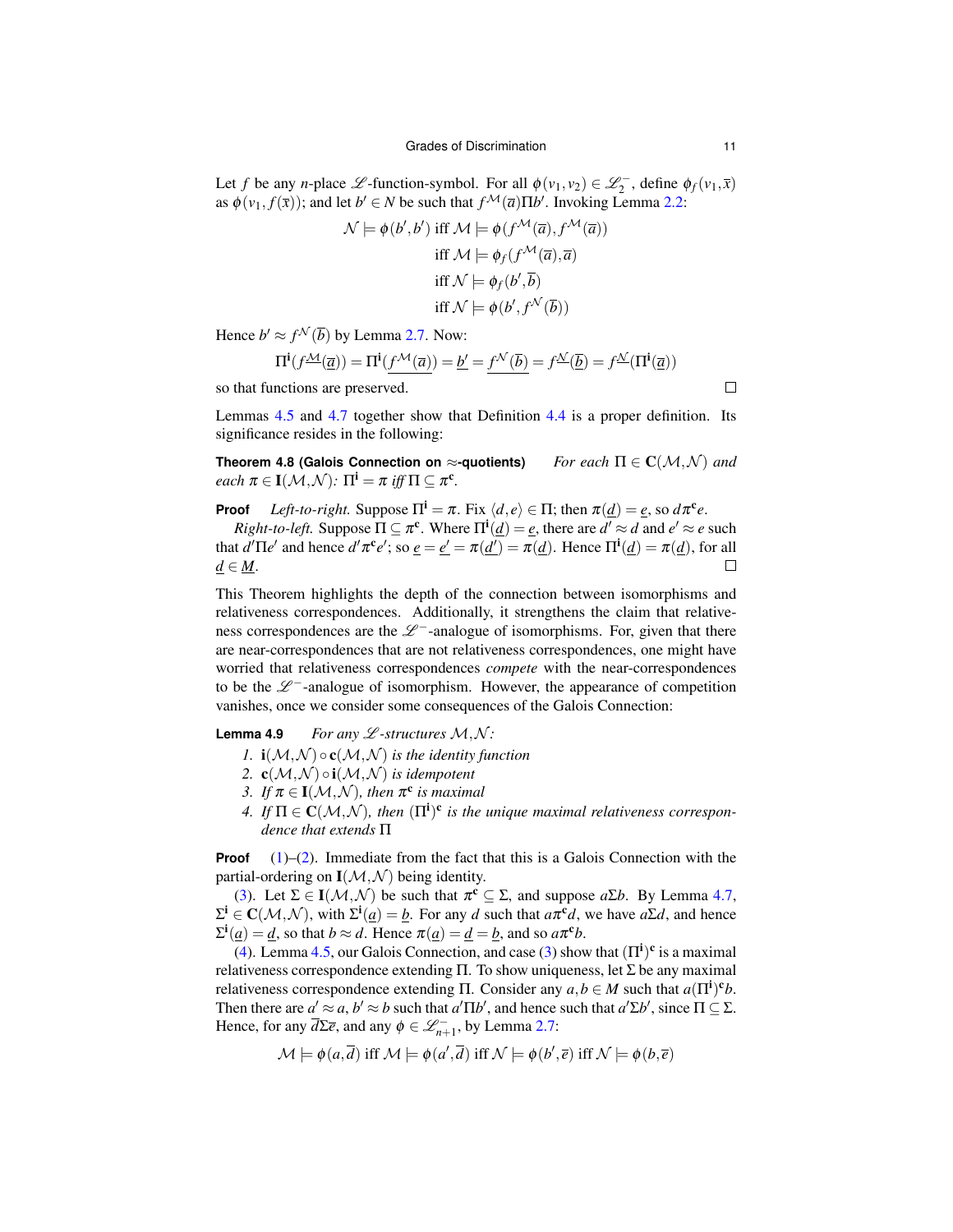<span id="page-11-3"></span>Consequently,  $\Theta = \Sigma \cup \{ \langle a, b \rangle \}$  is a near-correspondence. So  $(\Theta^i)^c$  is a maximal relativeness correspondence extending Σ; but Σ is itself maximal, so *a*Σ*b*. Generalising,  $(\Pi^{i})^c \subseteq \Sigma$ . Since  $(\Pi^{i})^c$  is maximal,  $(\Pi^{i})^c = \Sigma$ .  $\Box$ 

The preceding result tells us that every near-correspondence expands to a relativeness correspondence. Accordingly, there is no genuine competition between nearcorrespondences and relativeness correspondences. Indeed, instead of defining the grades of relativity in terms of relativeness correspondences, we could have defined them in terms of near-correspondences. Or, even more simply, we could have defined them in terms of symmetries on quotient models, as shown by the following immediate consequence of the preceding results:

## <span id="page-11-1"></span>**Lemma 4.10** *For any*  $\mathscr{L}$ *-structure*  $\mathcal{M}$ *:*

*1.*  $a \, r_m \, b \, in \, \mathcal{M}$  iff  $\underline{a} \, s_m \, \underline{b} \, in \, \underline{\mathcal{M}}$ 

2.  $a r_p b$  *in*  $M$  *iff*  $\underline{a} s_p \underline{b}$  *in*  $M$ 

*3. a* r *b in* M *iff a* s *b in* M

#### **5 Equivalence relations**

<span id="page-11-0"></span>At various points, I have described the grades of discrimination as behaving like identity. A natural question is whether the grades of discrimination behave like identity in being *equivalence* relations. (Note that I implicitly relied upon the fact that  $\approx$  is an equivalence relation in defining the  $\approx$ -quotient structure.) [Ladyman et al.](#page-24-5) [\[18,](#page-24-5) Theorem 10.22] have partially answered this question, in noting that  $=_{p}$  and  $\approx_{p}$  are not transitive (in general). The following result, which employs our Galois Connection, completes the picture.

<span id="page-11-2"></span>**Theorem 5.1** =  $\mathbf{p}_p$ ,  $\mathbf{p}_p$ ,  $\mathbf{s}_p$  *and*  $\mathbf{r}_p$  *are reflexive and symmetric, but not transitive (in general); the remaining eight grades of discrimination are equivalence relations.*

**Proof** Consider the following coloured graph, G:



Here, 1 s<sub>p</sub> 2 and 2 s<sub>p</sub> 3, but 1  $\frac{4}{5}$  3. By Theorem [3.3,](#page-5-0) this establishes that =<sub>p</sub>,  $\approx$ <sub>p</sub>, s<sub>p</sub> and  $r_p$  are not transitive (in general).

The reflexivity and symmetry of all the grades of indiscernibility are immediate from their definitions, as is the transitivity of =,  $\approx$ , =<sub>m</sub> and  $\approx$ <sub>m</sub>.

It is routine to check that all three grades of symmetry are symmetric and reflexive, and that s and  $s_m$  are transitive. Lemma [4.10](#page-11-1) entails that the same is true for the respective grades of relativity.  $\Box$ 

Since identity is surely transitive, Theorem [5.1](#page-11-2) might seem to provide a knockdown argument against treating any of  $=_{p}$ ,  $\approx_{p}$ ,  $s_{p}$  and  $r_{p}$  as a criterion of identity. However, this point is a little more subtle than it might initially seem.

Consider the discussion of  $A$ , at the end of [§3.](#page-5-1)  $A$  might have seemed to present a counterexample to treating  $\approx$  as a criterion of identity. But any philosopher who advocates such a criterion, such as Fran, will maintain that we can make sense of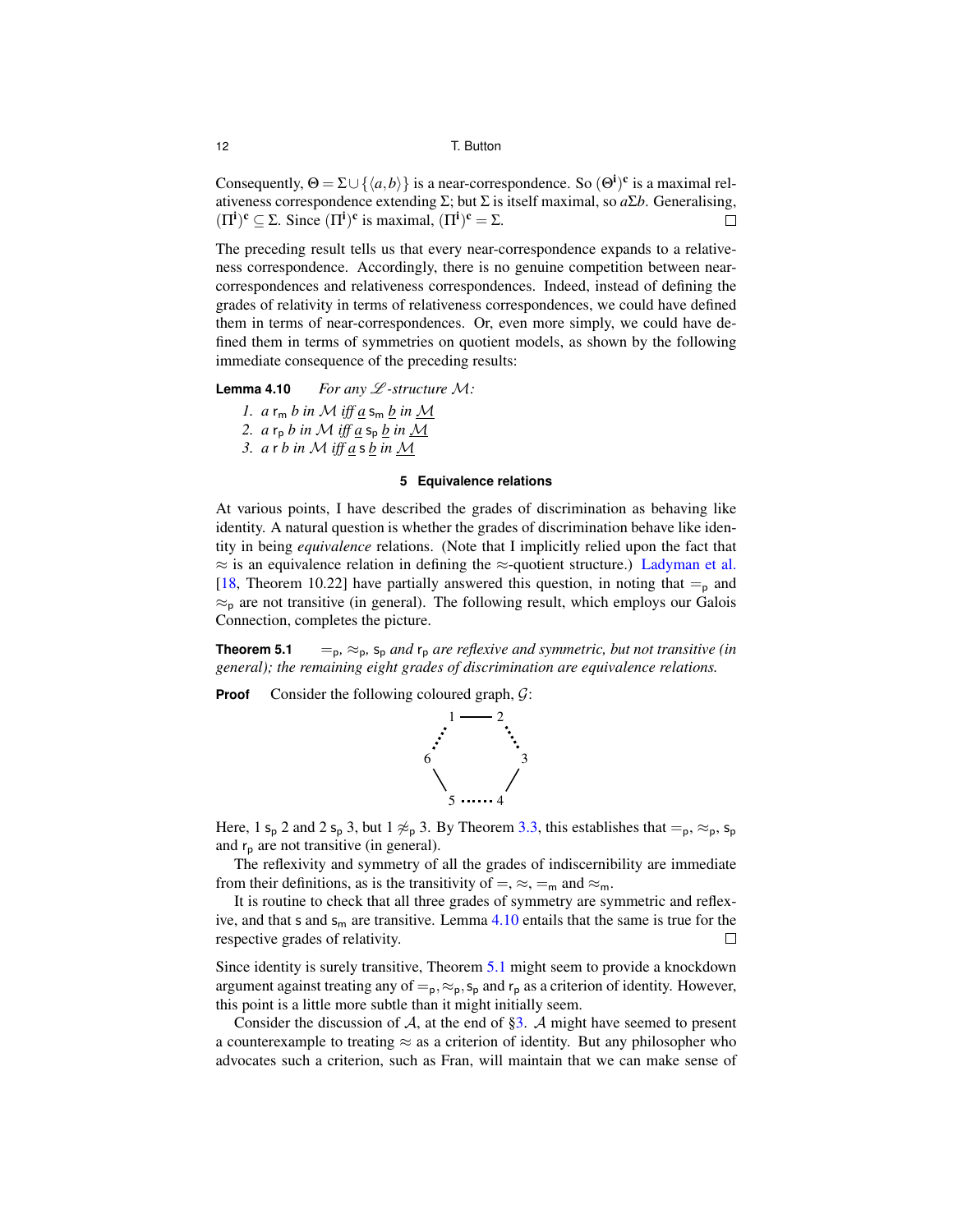<span id="page-12-3"></span>A by (and only by) treating it as a structure of some artificially *restricted* signature. At that point, A no longer presents a counterexample to Fran's proposed criterion of identity, which she advances with respect to some *richer* signature.

With this in mind, consider Rach, a philosopher who advocates  $r_p$  as a criterion of identity.  $G$  might seem to pose problems for Rach. But if  $G$  is presented with regard to Rach's preferred signature, then it violates her proposed criterion of identity even before we consider issues about transitivity: after all,  $\mathcal G$  is to contain objects which are distinct but ('genuinely') pairwise symmetric. Accordingly, Rach will maintain that we can make sense of  $G$  by (and only by) treating it as a structure of some artificially *restricted* signature. And at that point, G no longer demonstrates the nontransitivity of Rach's proposed criterion of identity, which she advances with respect to some *richer* signature.

The situation, then, is slightly odd. From the perspective of anyone who thinks that identity is more fine-grained than any of  $=_{p}$ ,  $\approx_{p}$ ,  $s_{p}$  and  $r_{p}$ , these four grades of discrimination fail to behave like identity in an absolutely crucial sense, in failing to be transitive. (This is why [Ladyman et al.](#page-24-5) [\[18,](#page-24-5) p. 23] suggest that  $=_{p}$  and  $\approx_{p}$  violate a plausible 'minimal requirement' on any notion of indiscernibility.) But it does not immediately follow that one cannot *propose* one of these four grades as a criterion of identity.

#### **6 Connections to definability theory**

<span id="page-12-0"></span>I now want to explore some natural technical questions which have not featured on the radar of philosophers interested in grades of discrimination. These questions concern the relationship between grades of discrimination and *elementary extensions*, and they relate to definability theory. My answers to these questions, together with the Galois Connection of [§4,](#page-8-0) will yield interesting entailments between the different grades in special cases (to be discussed in [§7\)](#page-15-1). To be clear on terminology:

**Definition 6.1** *Let* M and N be L *-structures.* Say that  $M \prec^+ N$  iff for all  $n < \omega$ ,  $all \phi \in \mathscr{L}_n^+$ , and all  $\overline{e} \in M^n$ :

$$
\mathcal{M} \models \phi(\overline{e}) \text{ iff } \mathcal{N} \models \phi(\overline{e})
$$

*Say that*  $\mathcal{M} \prec^{\perp} \mathcal{N}$  *iff the above holds with*  $\mathscr{L}_n^-$  *in place of*  $\mathscr{L}_n^+$ *.* 

There is a classic result connecting  $\mathcal{L}^+$ -indiscernibility with the existence of a sym-metry in some elementary extension (see e.g. [Marker](#page-24-8) [\[20,](#page-24-8) Proposition 4.1.5]):

<span id="page-12-1"></span>**Theorem 6.2** *For any*  $L$ *-structure*  $M$ *, the following are equivalent:* 

- *1.*  $\mathcal{M} \models \phi(\overline{a}) \leftrightarrow \phi(\overline{b})$ *, for all*  $\phi \in \mathcal{L}_n^+$
- *2. There is an*  $\mathcal{N} \succ^+ \mathcal{M}$  *and a symmetry*  $\pi$  *on*  $\mathcal{N}$  *such that*  $\pi(\overline{a}) = \overline{b}$

For present purposes, the immediate import of Theorem [6.2](#page-12-1) is that it yields a new way to characterise  $=_{p}$  and  $=_{m}$ :

<span id="page-12-2"></span>**Lemma 6.3** *For any*  $\mathscr{L}$ *-structure*  $\mathcal{M}$ *:* 

- *1.*  $a = m b$  *in*  $M$  *iff there is an*  $N \succ^+ M$  *in which a*  $s_m b$
- 2.  $a =$ <sub>p</sub> *b* in M iff there is an  $\mathcal{N} \succ^+ \mathcal{M}$  in which a s<sub>p</sub> *b*

This raises a natural question: Is there an  $\mathscr{L}$  –analogue of Theorem [6.2?](#page-12-1) There certainly is; but to show this, I need two definitions. First, I need the ordinary notion of a diagram:<sup>[10](#page-22-9)</sup>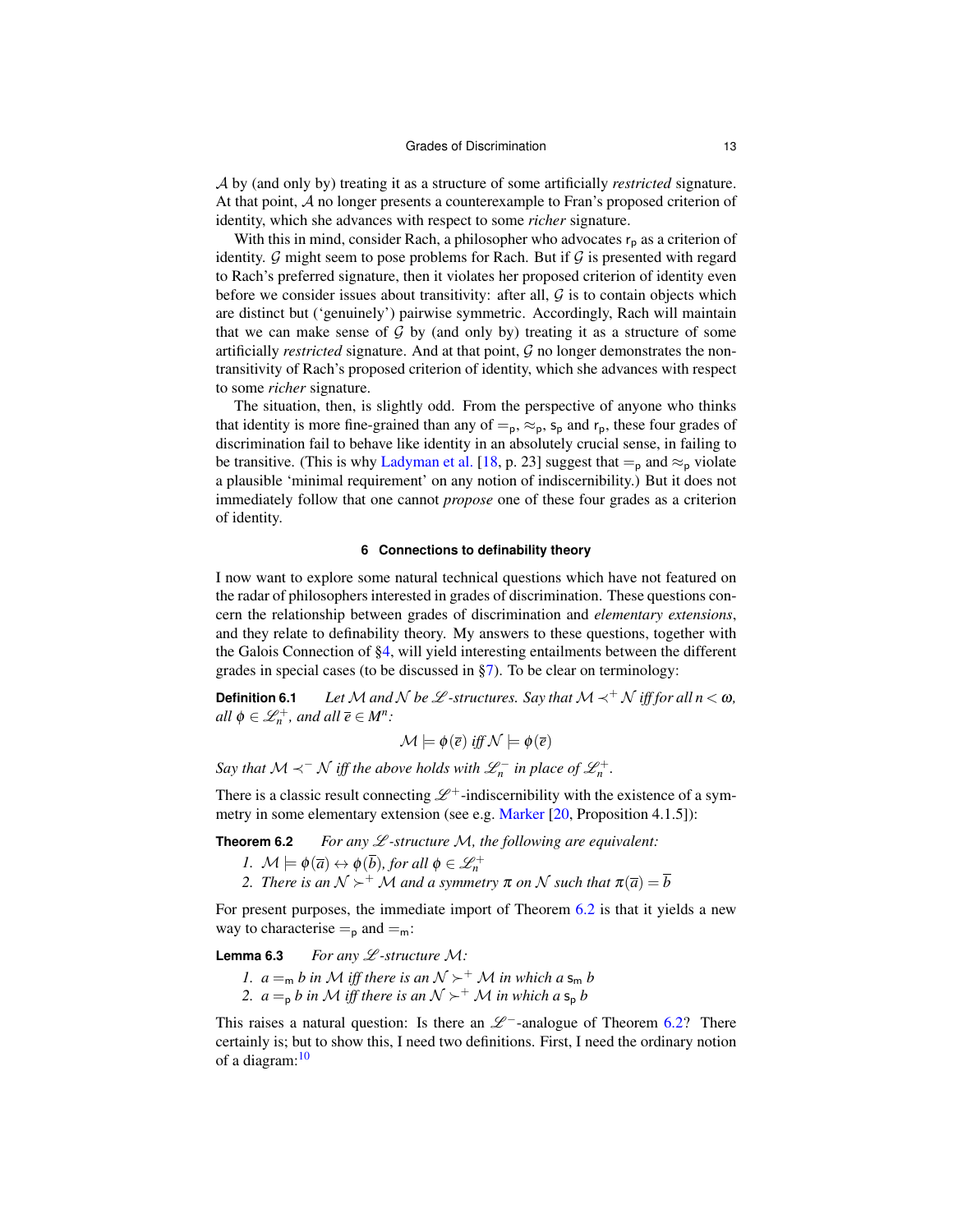<span id="page-13-3"></span>**Definition 6.4** Let  $\mathscr L$  be any signature and X be any set. Then  $\mathscr L(X)$  is the *signature formed by augmenting*  $\mathscr L$  *with each member of X as a (new) constant. Where* M is an  $\mathscr{L}$ -structure, Diag<sup>+</sup>(M) is the set of  $\mathscr{L}^+(M)$ -sentences satisfied by *the*  $\mathscr{L}(M)$ -structure formed by letting each  $e \in M$  name itself.

Next, I need the  $\mathscr{L}$  –-analogue for a partial elementary map:

**Definition 6.5** *Let*  $M$ ,  $\mathcal N$  *be*  $\mathcal L$ *-structures.* A proto-correspondence from  $\mathcal M$  to  $\mathcal N$  *is any relation*  $\Pi\subseteq M\times N$  such that, for all  $n<\omega,$  all  $\phi\in\mathscr L_n^-$ , and all  $\overline{d}\Pi\overline{e}\$ :

$$
\mathcal{M} \models \phi(d) \text{ iff } \mathcal{N} \models \phi(\overline{e})
$$

So a near-correspondence from  $M$  to  $N$  is a proto-correspondence with domain M and range *N*. The proof of the  $\mathcal{L}$  –-analogue of Theorem [6.2](#page-12-1) now amounts to little more than a tweak to [Marker'](#page-24-8)s proof of Theorem  $6.2$ .<sup>[11](#page-22-10)</sup> I start with two type-realising constructions:

<span id="page-13-0"></span>**Lemma 6.6** *Let*  $\Pi$  *be a proto-correspondence from*  $M$  *to*  $N$ *. For any a*  $\in$   $M$ *, there is as an*  $O \succ^+ N$  *with some b*  $\in$  *O such that*  $\Pi \cup \{\langle a,b \rangle\}$  *is a proto-correspondence from* M *to* O*.*

**Proof** Define:

 $\Gamma = \{ \phi(v, \overline{e}) \in \mathscr{L}^-_1(\text{rng}(\Pi)) \mid \text{for some } n < \omega, \text{ some } \phi \in \mathscr{L}^-_{n+1}, \text{ and some } \overline{d}\Pi \overline{e}, \phi(v, \overline{e}) \in \mathscr{L}^-_1(\text{rng}(\Pi)) \mid \text{for some } \overline{e} \in \mathscr{L}^-_1(\text{img}(\Pi)) \}$ we have  $\mathcal{M} \models \phi(a, \overline{d})$ 

Consider any  $\phi(v,\overline{e}) \in \Gamma$ ; since  $\mathcal{M} \models \exists v \phi(v,\overline{d})$  and  $\Pi$  is a proto-correspondence,  $\mathcal{N} \models \exists v \phi(v, \overline{e})$ . Equally,  $\mathcal{N}$  can be treated as a model of Diag<sup>+</sup>( $\mathcal{N}$ ). So any finite subset of  $\Gamma \cup Diag^+(\mathcal{N})$  is satisfiable. Hence, by Compactness, there is a model of  $\Gamma \cup \text{Diag}^+(\mathcal{N})$ , which we can regard as  $\mathcal{O} \rightarrow^+ \mathcal{N}$ . Now simply let  $\Sigma = \Pi \cup \{ \langle a, b \rangle \},$ where  $\mathcal{O} \models \Gamma(b)$ .  $\Box$ 

<span id="page-13-1"></span>**Lemma 6.7** *Let*  $\Pi$  *be a proto-correspondence from*  $M$  *to*  $N$  *with*  $M \prec^+ N$ *. Then there is some*  $O \succ^+ N$  *and a proto-correspondence*  $\Sigma \supseteq \Pi^{-1}$  *from* N *to*  $O$  *with*  $dom(\Sigma) = N$ .

**Proof** We construct an elementary chain. Since Π is a proto-correspondence and  $\mathcal{M} \prec^+ \mathcal{N}$ , we have that for all  $\phi \in \mathscr{L}_n^-$  and all  $\overline{a}\Pi\overline{b}$ :

$$
\mathcal{N} \models \phi(\overline{b}) \text{ iff } \mathcal{M} \models \phi(\overline{a}) \text{ iff } \mathcal{N} \models \phi(\overline{a})
$$

Defining  $\mathcal{O}_0 = \mathcal{N}$  and  $\Sigma_0 = \Pi^{-1}$ , observe that  $\Sigma_0$  is a proto-correspondence from  $\mathcal{N}$ to  $\mathcal{O}_0$ . This is our initial stage in the chain.

Now let  $\{e_\alpha \mid \alpha < \kappa\}$  exhaustively enumerate *N*, let  $D_\alpha = \text{dom}(\Sigma_0) \cup \{e_\beta \mid \beta < \alpha\}$ for each  $\alpha < \kappa$ , and proceed recursively:

— Stage  $\alpha + 1$ : Given a proto-correspondence  $\Sigma_{\alpha}$  from N to  $\mathcal{O}_{\alpha}$  with  $dom(\Sigma_{\alpha}) = D_{\alpha}$ , use Lemma [6.6](#page-13-0) to obtain an  $\mathcal{O}_{\alpha+1} \rightarrow^+ \mathcal{O}_{\alpha}$  and a protocorrespondence  $\Sigma_{\alpha+1} \supseteq \Sigma_{\alpha}$  from N to  $\mathcal{O}_{\alpha+1}$  with dom $(\Sigma_{\alpha+1}) = D_{\alpha+1}$ .

 $\Box$ 

— Stage  $\alpha$ , with  $\alpha$  a limit ordinal: let  $\mathcal{O}_{\alpha} = \bigcup_{\beta < \alpha} \mathcal{O}_{\beta}$  and  $\Sigma_{\alpha} = \bigcup_{\alpha < \beta} \Sigma_{\beta}$ .

Now let  $\mathcal{O} = \bigcup_{\alpha < \kappa} \mathcal{N}_{\alpha}$  and  $\Sigma = \bigcup_{\alpha < \kappa} \Sigma_{\alpha}$ .

<span id="page-13-2"></span>**Lemma 6.8** *Let*  $M$  *be an*  $\mathscr L$  *-structure with*  $\overline{a}, \overline{b} \in M^n$  such that  $M \models \phi(\overline{a}) \leftrightarrow \phi(\overline{b})$ *for all*  $\phi \in \mathscr{L}_n^-$ . Then there is some  $\mathcal{N} \succ^+ \mathcal{M}$  and a near-correspondence  $\Pi$  *from*  $\mathcal N$  *to*  $\mathcal N$  *such that*  $\overline{a}\Pi\overline{b}$ *.*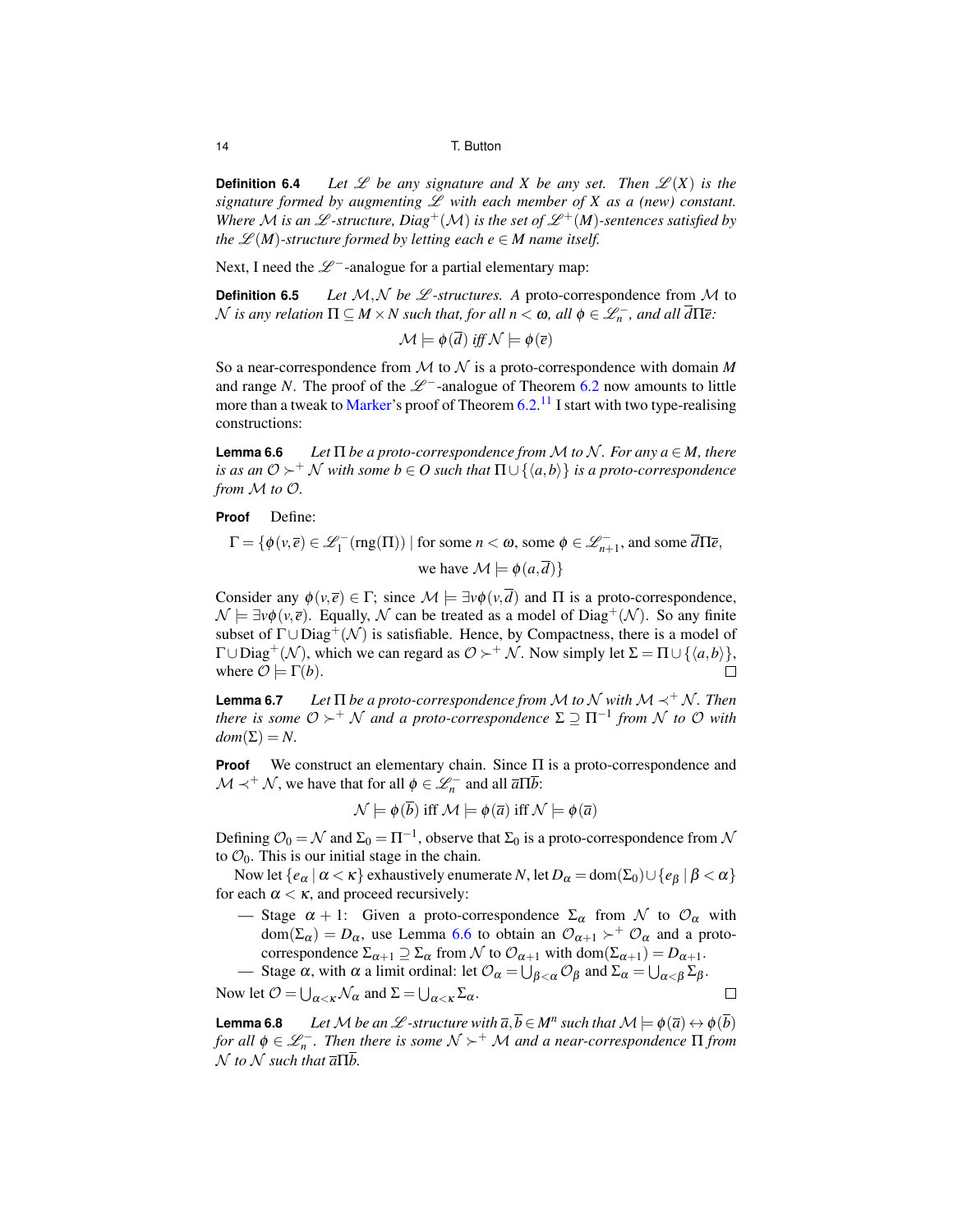**Proof** Given  $M$ , $\overline{a}$ , $\overline{b}$  as described, we have a proto-correspondence  $\Pi_0$  from M to M with  $\overline{a}\Pi_0\overline{b}$ . Setting  $\mathcal{M} = \mathcal{M}_0 = \mathcal{N}_0$ , we can repeatedly apply Lemma [6.7](#page-13-1) to construct an elementary chain (solid arrows indicate a proto-correspondence):



where both  $\Sigma_i \subseteq \Pi_i^{-1} \subseteq \Sigma_{i+1}$  and  $\mathcal{M}_i \prec^+ \mathcal{N}_i \prec^+ \mathcal{M}_{i+1}$  for each  $i < \omega$ . Define:

$$
\mathcal{N} = \bigcup_{i < \omega} \mathcal{N}_i = \bigcup_{i < \omega} \mathcal{M}_i
$$

$$
\Pi = \bigcup_{i < \omega} \Pi_i
$$

It is routine to check that  $\Pi$  and  $\mathcal N$  have the required properties.

We can now obtain our  $\mathscr{L}$  –-analogue of Theorem [6.2:](#page-12-1)

<span id="page-14-3"></span><span id="page-14-0"></span>**Theorem 6.9** *For any*  $\mathcal{L}$ *-structure* M, the following are equivalent:

- *1.*  $\mathcal{M} \models \phi(\overline{a}) \leftrightarrow \phi(\overline{b})$ , for all every  $\phi \in \mathscr{L}_n^-$
- <span id="page-14-1"></span>*2. There is an*  $\mathcal{N} \succ^+ \mathcal{M}$  *and a relativity*  $\Pi$  *on*  $\mathcal{N}$  *such that*  $\overline{a}\Pi\overline{b}$
- <span id="page-14-2"></span>*3. There is an*  $\mathcal{N} \succ^- \mathcal{M}$  *and a relativity*  $\Pi$  *on*  $\mathcal{N}$  *such that*  $\overline{a}\Pi\overline{b}$

**Proof**  $(1) \Rightarrow (2)$  $(1) \Rightarrow (2)$  $(1) \Rightarrow (2)$ . Use Lemma [6.8](#page-13-2) to obtain a near-correspondence, then use Lemma [4.9](#page-10-5) to extend this to a relativity.

 $(2) \Rightarrow (3)$  $(2) \Rightarrow (3)$  $(2) \Rightarrow (3)$ . Trivial.

 $(3) \Rightarrow (1)$  $(3) \Rightarrow (1)$  $(3) \Rightarrow (1)$ . I is a relativity, and hence a near-correspondence by Lemma [2.7;](#page-4-1) the result now follows since  $\mathcal{M} \prec^- \mathcal{N}$ .  $\Box$ 

This Theorem lends yet more weight to the claim that relativeness correspondences are the  $\mathscr{L}^-$ -analogue of symmetries. Moreover, it immediately yields a new way to characterise  $\approx_{p}$  and  $\approx_{m}$  (compare Lemma [6.3\)](#page-12-2):

<span id="page-14-4"></span>**Lemma 6.10** *For any*  $L$ *-structure*  $M$ *:* 

- *1.*  $a \approx_m b$  *in* M *iff there is an*  $N >^+ M$  *in which a*  $r_m b$
- 2.  $a \approx_{p} b$  *in* M *iff there is an*  $N >^{+} M$  *in which a*  $r_{p} b$

*Moreover, both claims hold with*  $\succ^-$  *in place of*  $\succ^+$ *.* 

Before continuing with the main aims of this paper, it is worth briefly stopping to smell the roses. Theorem  $6.2$  is sometimes used as a stepping stone to the following foundational result of definability theory (notation clarified in endnote): $12$ 

**Theorem 6.11 (Beth–Svenonius Theorem,**  $\mathcal{L}^+$ -case) *For any*  $\mathcal{L}$ -structure M *with*  $R \notin \mathscr{L}$  and  $U \subseteq M^n$ , the following are equivalent:

- <span id="page-14-5"></span>*1.*  $(\mathcal{M}, U) \models \forall \overline{v}(\phi(\overline{v}) \leftrightarrow R\overline{v}) \text{ for some } \phi \in \mathscr{L}_n^+.$
- <span id="page-14-7"></span>*2. For every*  $(N, V) \rightarrow^{+} (M, U)$  *and every symmetry*  $\pi$  *of*  $N: V = \pi(V)$ *.*
- <span id="page-14-6"></span>*3. For any*  $\mathscr{L}$ -structure  $\mathcal N$  *and any sets*  $V_0, V_1 \subseteq N^n$ : *if*  $(\mathcal N, V_0)$ *,*  $(\mathcal N, V_1)$  *and*  $(\mathcal{M}, U)$  *all satisfy the same*  $\mathscr{L}^+$ -sentences, then  $V_0 = V_1$ .

 $\Box$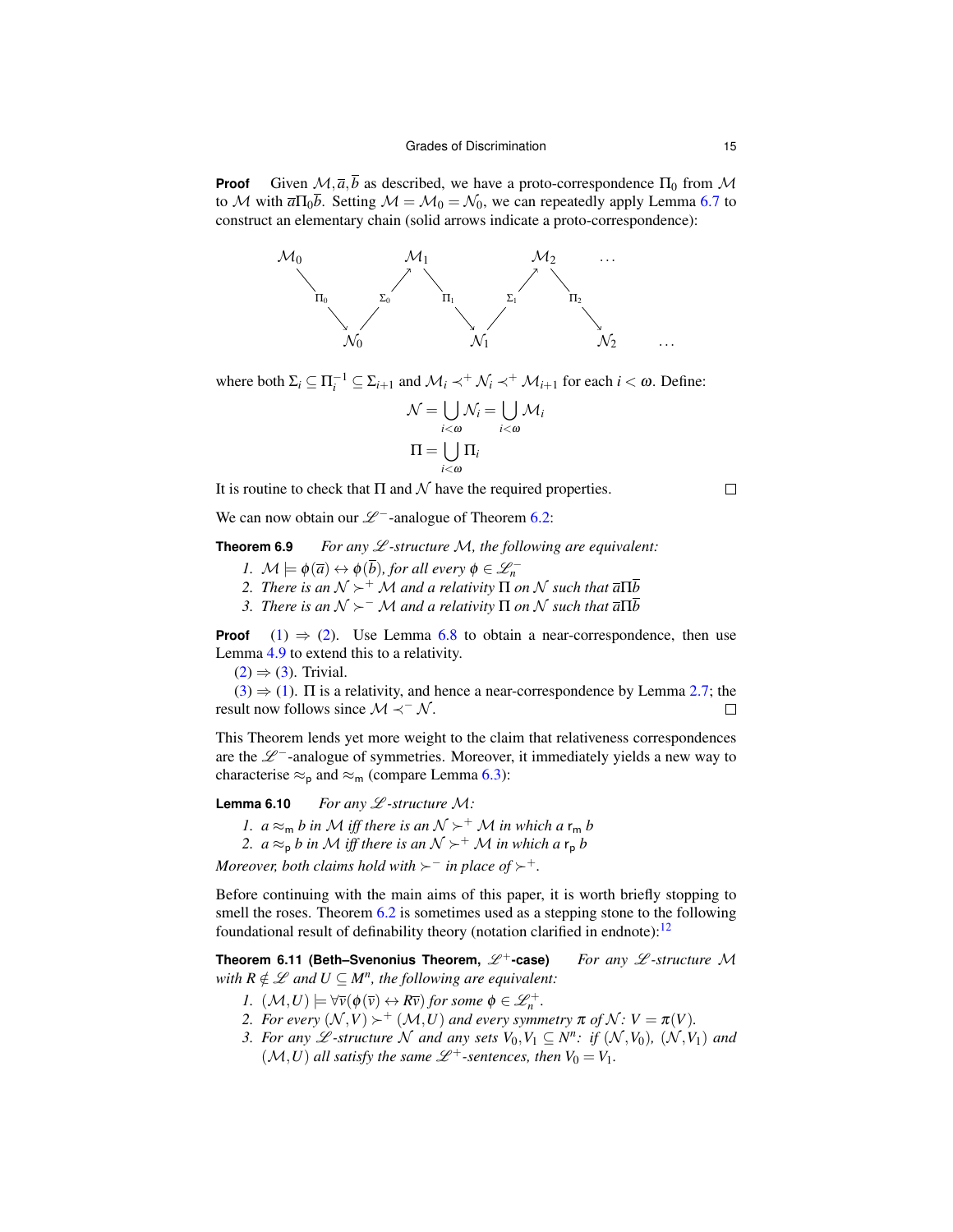Pleasingly, we can use Theorem [6.9](#page-14-3) as a stepping-stone to an  $\mathscr{L}^-$ -analogue of this result; indeed, the main steps are exactly as in the  $\mathscr{L}^+$ -case:<sup>[13](#page-23-3)</sup>

<span id="page-15-0"></span>**Theorem 6.12 (Beth–Svenonius Theorem,**  $\mathscr{L}^+$ -case) *For any*  $\mathscr{L}$ -structure M *with*  $R \notin \mathcal{L}$  and  $U \subseteq M^n$ , the following are equivalent:

- <span id="page-15-5"></span>*1.*  $(\mathcal{M}, U) \models \forall \overline{v}(\phi(\overline{v}) \leftrightarrow R\overline{v}) \text{ for some } \phi \in \mathscr{L}_n^-$ .
- <span id="page-15-4"></span>*2. For every*  $(N, V) \rightarrow^{+} (M, U)$  *and every relativity*  $\Pi$  *of*  $N: V = \Pi(V)$
- *3. For every*  $(N, V) \succ (M, U)$  *and every relativity*  $\Pi$  *of*  $N: V = \Pi(V)$
- *4. For any*  $\mathscr{L}$ -structure  $N$  *and any sets*  $V_0, V_1 \subseteq N^n$ : *if*  $(\mathcal{N}, V_0)$ *,*  $(\mathcal{N}, V_1)$  *and*  $(\mathcal{M}, U)$  *all satisfy the same*  $\mathcal{L}^-$ *-sentences, then*  $V_0 = V_1$ *.*

## **7 Entailments in the finitary case**

<span id="page-15-1"></span>The results of the previous section immediately yield a special case of Theorem [3.3,](#page-5-0) obtained by restricting our attention to *finitary* structures.[14](#page-23-4) This special case has already attracted some attention, since it is philosophically interesting, $15$  and the following result completes the picture.

<span id="page-15-3"></span>**Theorem 7.1 (Entailments between the grades, finite structures)** *These Hasse Diagrams characterise the entailments between our grades of discrimination, when we restrict our attention to finite structures:*



*The left diagram is restricted to finite structures with arbitrary signatures; the right diagram is restricted to finite structures with* relational *signatures.*

**Proof** Most of this is supplied by Theorem [3.3.](#page-5-0) For the remainder observe that if M is finite, then  $N \rightarrow^+ \mathcal{M}$  iff  $\mathcal{M} = \mathcal{N}$ . It follows from Lemma [6.3](#page-12-2) that  $=_{p}$  entails  $s_p$  and that  $=$ <sub>m</sub> entails  $s_m$ ; and similarly with Lemma [6.10.](#page-14-4)  $\Box$ 

However, a little work will yield an even stronger result: the grades of relativity and the grades of  $\mathcal{L}^-$ -indiscernibility also entail each other when the structure's  $\approx$ quotient is finite. To show this, we need a few results. The first tells us when  $\approx$  is definable in a structure:<sup>[16](#page-23-6)</sup>

<span id="page-15-2"></span>**Lemma 7.2** *Let* M *be any*  $\mathcal{L}$ -structure. If either  $\mathcal{L}$  is finite and relational or M is finite, then there is an  $\mathscr{L}^-_2$ -formula which defines  $\approx$  in  $\mathcal M$ . However, the restrictions *are necessary.*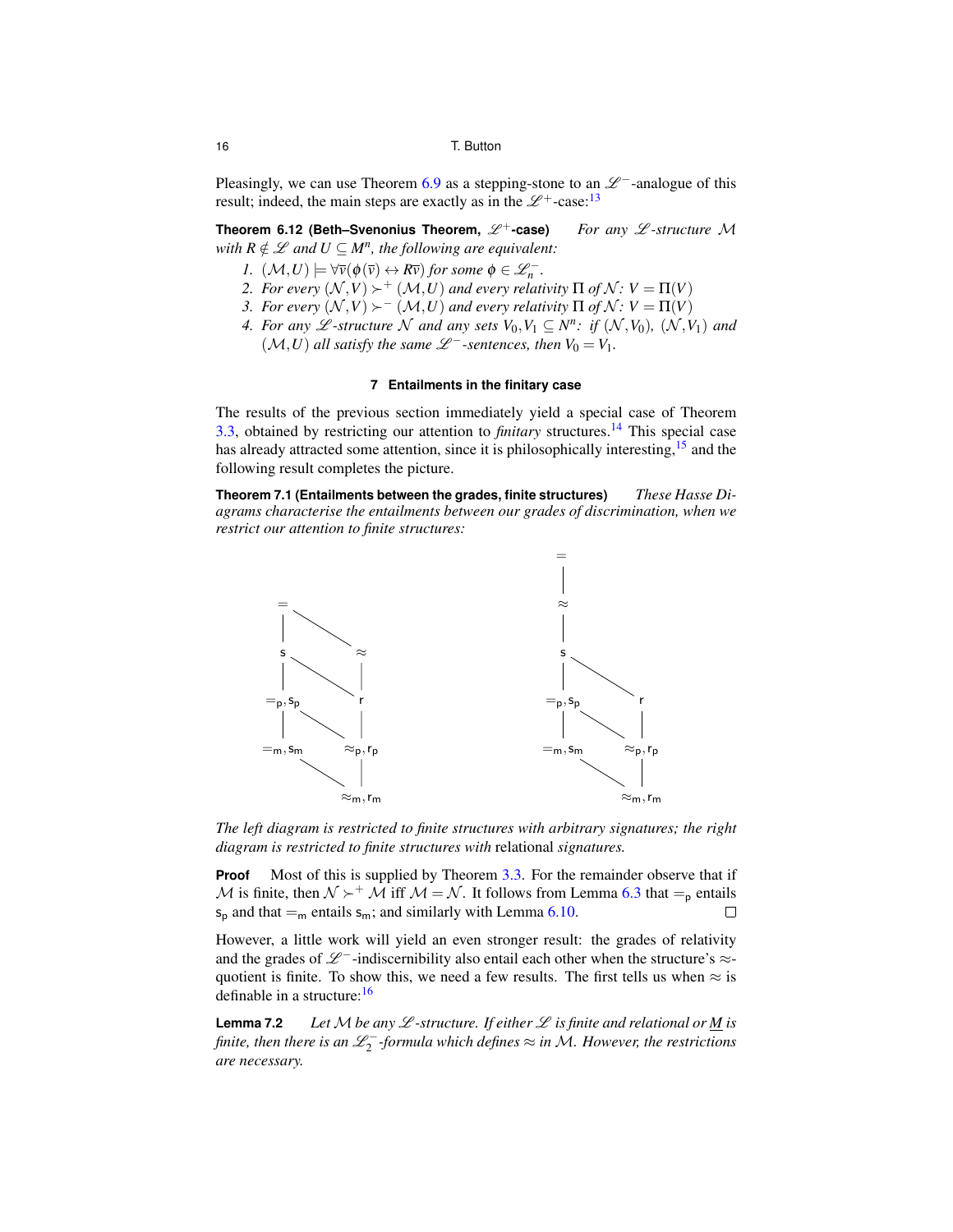**Proof** *Case when*  $\mathscr L$  *is finite and relational.* Let  $\phi_1, \ldots, \phi_n$  enumerate all the atomic L -formulas. By Lemma [2.2,](#page-3-1) the following  $\mathcal{L}_2^-$ -formula defines  $\approx$  in M:

$$
\bigwedge_{i=1}^n \forall \overline{\nu}(\phi_i(x,\overline{\nu}) \leftrightarrow \phi_i(y,\overline{\nu}))
$$

*Case when* <u>*M*</u> *is finite.* Let  $\underline{e_1}, \ldots, \underline{e_m}$  exhaustively enumerate <u>*M*</u> without repetition. So for all  $i \neq j$  between 1 and *m*, we have  $e_i \approx e_j$ ; hence by Lemma [2.2](#page-3-1) there is some  $\phi_{i,j} \in \mathcal{L}_2^-$  such that  $\mathcal{M} \nvDash \phi_{i,j}(e_i, e_i) \leftrightarrow \phi_{i,j}(e_i, e_j)$ , and so the following  $\mathcal{L}_2^{\text{−}}$ -formula defines ≈ in M:

$$
\bigwedge_{i \neq j} (\phi_{i,j}(x,x) \leftrightarrow \phi_{i,j}(x,y))
$$

*The necessity of the restrictions.* Let  $\mathscr L$  contain one-place predicates  $P_i$  for all  $i < \omega$ , and a single two-place predicate *R*. Define:

$$
P_i^{\mathcal{H}} := \{6i, 6i+1\}, \text{for all } 0 < i < \omega
$$
\n
$$
R^{\mathcal{H}} := \{ \langle 2, 1 \rangle, \langle 1, 0 \rangle \} \cup \{ \langle 2, 6n-2 \rangle, \langle 6n-2, 6n \rangle, \langle 6n-2, 6n+2 \rangle \mid 0 < n < \omega \} \cup \{ \langle 3, 6n-1 \rangle, \langle 6n-1, 6n+1 \rangle, \langle 6n-1, 6n+3 \rangle \mid 0 < n < \omega \}
$$

We can represent  $H$  more perspicuously as follows:

 $H \cdot \infty$ 



I claim that  $\underline{\mathcal{H}} \models \phi(\underline{2}) \leftrightarrow \phi(\underline{3})$  for all  $\phi \in \mathscr{L}_1^-$ . To prove this, fix  $\phi \in \mathscr{L}_1^-$  and let  $\mathscr{K}$ be the (necessarily finite) set of  $\mathscr L$ -predicates appearing in  $\phi$ . Where  $\mathcal{H}^*$  is the  $\mathscr K$ reduct of H, we have  $\frac{1}{2}$  s<sub>p</sub>  $\frac{3}{2}$  in  $\frac{H^*}{2}$ , and hence 2 r<sub>p</sub> 3 in  $\mathcal{H}^*$  by Lemma [4.10.](#page-11-1) Lemma [2.7](#page-4-1) now yields that  $\mathcal{H}^* \models \phi(2) \leftrightarrow \phi(3)$ , and hence  $\mathcal{H} \models \phi(2) \leftrightarrow \phi(3)$ . Now apply Lemma [4.3.](#page-9-4)

However, where  $\psi \in \mathcal{L}_1^+$  abbreviates:

$$
\exists x (Rvx \land \forall y \forall z ((Rxy \land Rxz) \to y = z)))
$$

we have  $\underline{\mathcal{H}} \models \psi(\underline{2}) \land \neg \psi(\underline{3})$ . So no  $\mathcal{L}_2^-$ -formula can define  $=$  in  $\underline{\mathcal{H}}$ ; and hence no  $\mathcal{L}_2^$ -formula can define ≈ in H, by Lemma [4.3.](#page-9-4)  $\Box$ 

We already knew that  $a \approx b$  in M iff  $a = b$  in M. Lemma [7.2](#page-15-2) allows us, under special circumstances, to obtain analogous results for our other grades of indiscernibility:

<span id="page-16-0"></span>**Lemma 7.3** *Let* M *be any*  $\mathcal{L}$ -structure. If either  $\mathcal{L}$  is finite and relational or M *is finite, then:*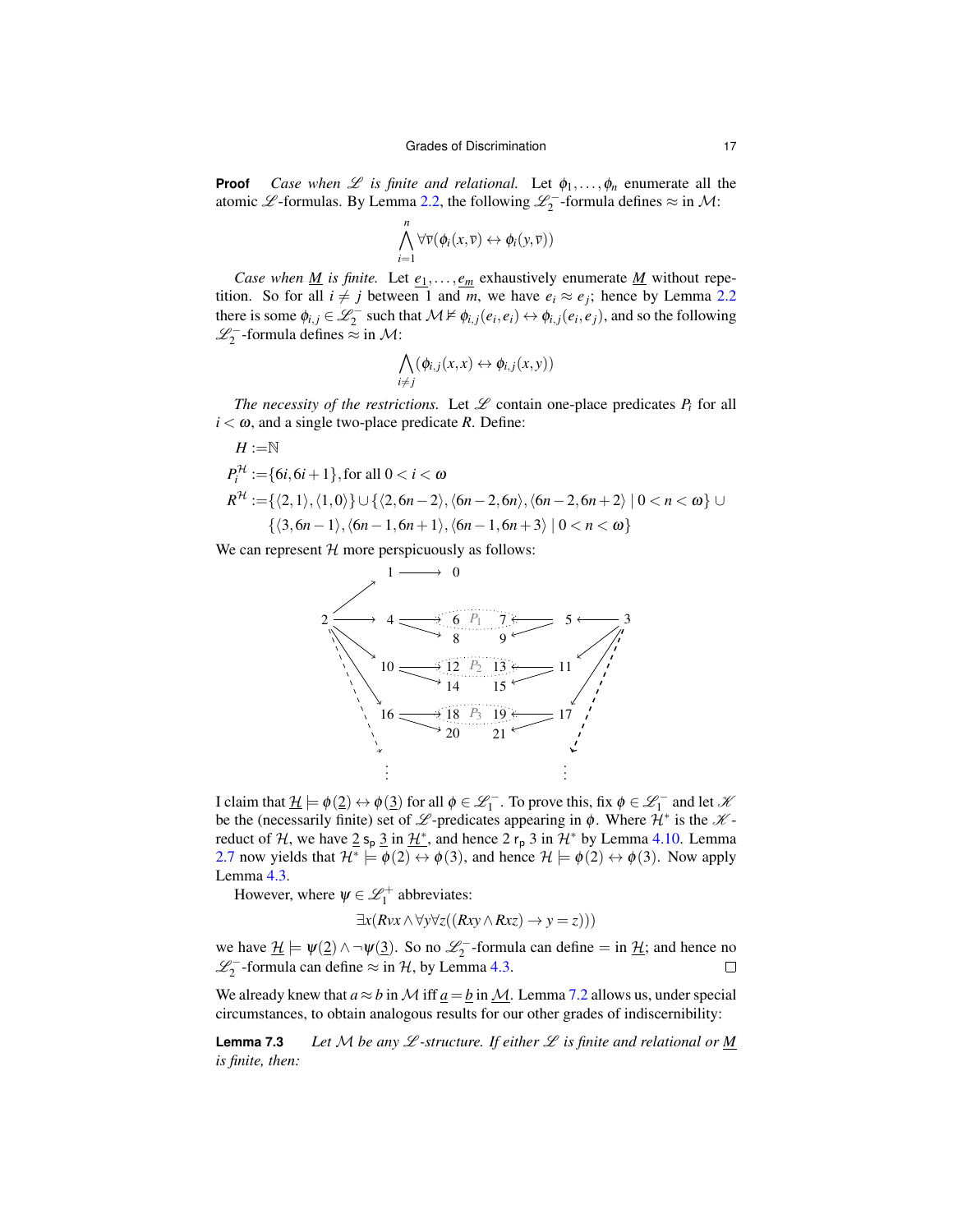*1.*  $a \approx_{p} b$  *in M iff*  $\underline{a} =_{p} \underline{b}$  *in M* 2.  $a \approx_m b$  *in* M *iff*  $a =_m b$  *in* M

**Proof** By Lemma [7.2,](#page-15-2) given either assumption, some  $\mathcal{L}_2^-$ -formula defines  $\approx$  in M. The same formula defines  $=$  in  $\mathcal{M}$ , and the result follows via Lemma [4.3.](#page-9-4)

Finally, the Galois Connection of [§4](#page-8-0) allows us to extend Theorem [7.1,](#page-15-3) as desired:

<span id="page-17-8"></span>**Lemma 7.4** *For structures with finite* ≈*-quotients:*

- *1.*  $\approx_{\text{p}}$  *entails*  $r_{\text{p}}$ *, and vice versa*
- 2.  $\approx_{\text{m}}$  *entails*  $r_{\text{m}}$ *, and vice versa.*

 $\Box$ **Proof** Combine Theorem [7.1](#page-15-3) with Lemmas [7.3](#page-16-0) and [4.10.](#page-11-1)

Note that Theorem [7.1](#page-15-3) does not hold for grades of  $\mathcal{L}^+$ -discernibility/symmetry. To see this, let  $\mathcal{E}^*$  be a superstructure of  $\mathcal E$  obtained by making *R* reflexive. Whilst  $\underline{\mathcal{E}^*}$ has only two members and its signature is finite and relational, no symmetry on  $\mathcal{E}^*$ sends 1 to any element in  $\mathbb{R}\setminus\mathbb{N}$ .

## **8 Capturing grades of discrimination**

<span id="page-17-0"></span>All twelve grades of discrimination have fairly straightforward definitions. However, the grades of indiscernibility are defined in terms of satisfaction of object-language formulas, whereas the grades of symmetry and relativity are defined are defined metalinguistically. It is natural to ask whether this is essential. More precisely, I shall ask which of the grades are *capturable*, in the following sense:

**Definition 8.1** *For any*  $\mathscr L$ -structure M, say that  $\Gamma \subset \mathscr L_2$  captures R in M iff:

*for all a*, $b \in M$  *: aRb in*  $M$  *iff*  $M \models \phi(a, b)$  *for every*  $\phi \in \Gamma$ 

*Say that* **R** *is* capturable<sup>+</sup> in *M iff some*  $\Gamma \subseteq \mathscr{L}_2^+$  *captures* **R** *in M (similarly for* capturable<sup>-</sup>). Say that R is universally capturable<sup> $+$ </sup> iff some single  $\Gamma \subseteq \mathcal{L}_2^+$  captures R *in every £* -structure (similarly for universally capturable<sup>−</sup>).

I shall consider capturability for each of the three families of grades of discrimination, starting with the grades of indiscernibility:

## <span id="page-17-2"></span><span id="page-17-1"></span>**Lemma 8.2** *1.* =, =<sub>p</sub>, =<sub>m</sub> are universally capturable<sup>+</sup>

- *2.* ≈*,* ≈<sub>*p</sub>*, ≈<sub>*m</sub> are universally capturable<sup>−</sup>*</sub></sub>
- <span id="page-17-3"></span>*3. There is a structure in which none of* =,  $=_{p}$  *and*  $=_{m}$  *is capturable*<sup>−</sup>

**Proof** [\(1\)](#page-17-1) and [\(2\)](#page-17-2). Obvious.

 $(3)$ . Let  $\mathcal I$  be the following graph:

| $\overline{\phantom{a}}$<br>$1 \longrightarrow 2$ |  |
|---------------------------------------------------|--|
| $\overline{6}$<br>$4 - 5$                         |  |
| $7 - 8 - 9$                                       |  |

For all  $\phi \in \mathscr{L}_2^-$ ,  $\mathcal{I} \models \phi(1,4) \leftrightarrow \phi(1,7)$  even though  $1 =_{\rho} 4$  and  $1 \neq_{\mathsf{m}} 7$ .

<span id="page-17-5"></span><span id="page-17-4"></span>**Lemma 8.3** *1.* s *is universally capturable*<sup>+</sup>

- 2. For finite structures:  $s_p$  and  $s_m$  are universally capturable<sup>+</sup>
- <span id="page-17-6"></span>*3. There is a structure in which*  $s_p$  *and*  $s_m$  *are not capturable*<sup>+</sup>
- <span id="page-17-7"></span>*4. There is a finite structure in which none of* s, s<sub>p</sub> *and* s<sub>m</sub> *is capturable<sup>−</sup>*

 $\Box$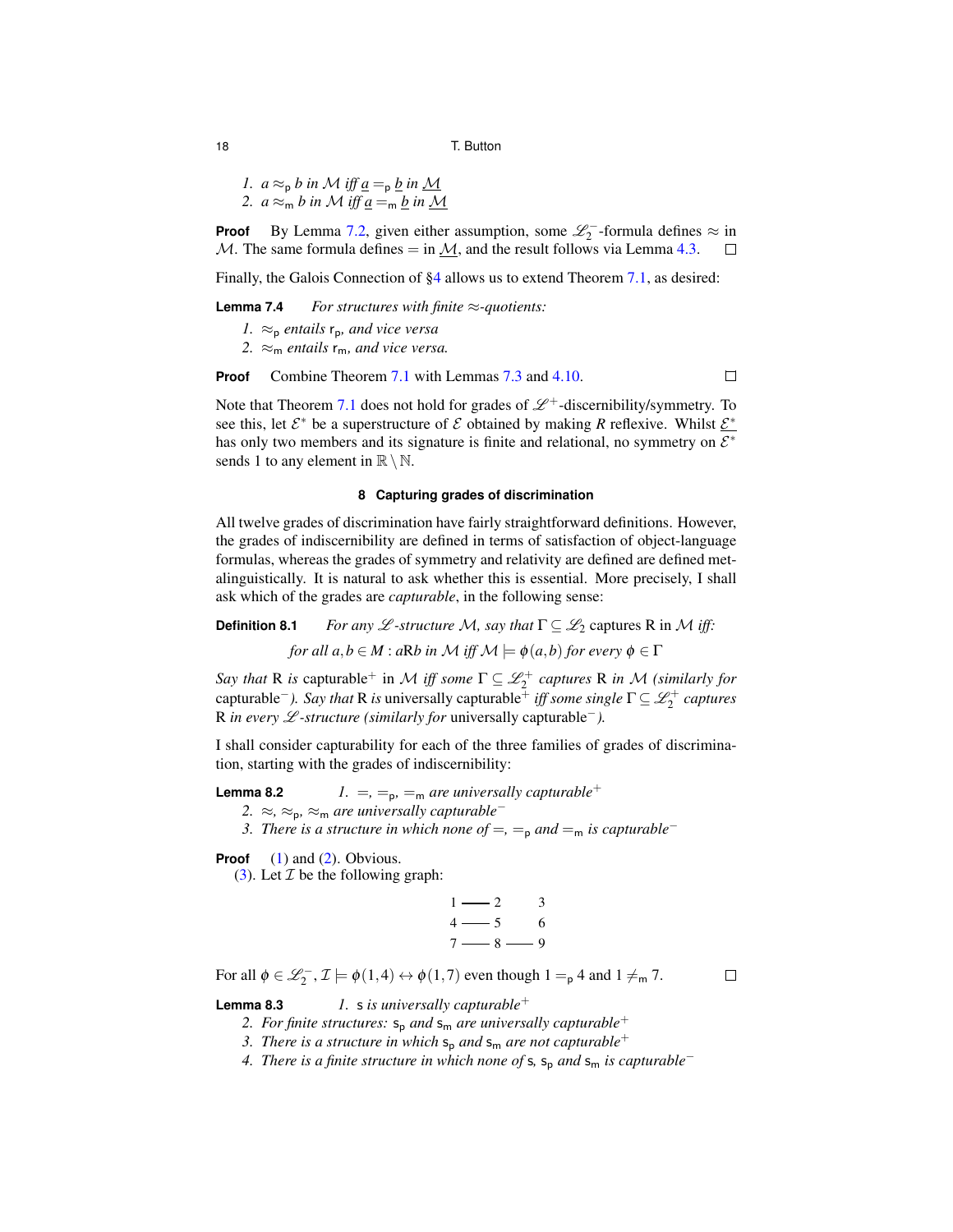**Proof** [\(1\)](#page-17-4). For each atomic  $\phi \in \mathcal{L}_{n+2}^+$ , define:

$$
x \simeq_{\phi} y := \forall \overline{v} \left( \bigwedge_{i=1}^{n} (v_i \neq x \land v_i \neq y) \rightarrow [\phi(x, y, \overline{v}) \leftrightarrow \phi(y, x, \overline{v})] \right)
$$

By Lemma [2.4,](#page-4-0) s is universally captured<sup>+</sup> by the set of all such  $\simeq_{\phi}$ .

[\(2\)](#page-17-5). From Theorem [7.1](#page-15-3) and Lemma [8.2.](#page-0-1)

[\(3\)](#page-17-6). Let  $\mathcal J$  comprise two disjoint copies of the complete countable graph, with a disjoint copy of a complete uncountable graph, i.e.:

 $J := \mathbb{R}$ 

$$
R^{\mathcal{J}} := \{ \langle m, n \rangle \in \mathbb{N}^2 \mid m \neq n \text{ and } m + n \text{ is even} \} \cup \{ \langle p, q \rangle \in (\mathbb{R} \setminus \mathbb{N})^2 \mid p \neq q \}
$$

By taking a Skolem Hull containing 1,2 and some  $e \in \mathbb{R} \setminus \mathbb{N}$ , it is clear that:

$$
\mathcal{J} \models \phi(1,2) \leftrightarrow \phi(1,e)
$$

for any  $\phi \in \mathcal{L}_2^+$ . However, 1 s<sub>p</sub> 2 in  $\mathcal{J}$ , whereas 1  $\sharp_m e$  in  $\mathcal{J}$ .

[\(4\)](#page-17-7) In *I* from Lemma [8.2,](#page-0-1) 1 s 2, whereas  $7 \cancel{s_m}$  8. However, for all  $\phi \in \mathscr{L}_2^-$ ,  $\underline{\mathcal{I}} \models \phi(\underline{1}, \underline{2}) \leftrightarrow \phi(\underline{7}, \underline{8})$  and hence  $\mathcal{I} \models \phi(1, 2) \leftrightarrow \phi(7, 8)$ .

<span id="page-18-1"></span><span id="page-18-0"></span>**Lemma 8.4** *1.* r *is universally capturable*<sup>−</sup>

- *2. For structures with finite* ≈-quotients:  $r_p$  *and*  $r_m$  *are universally capturable*<sup>−</sup>
- <span id="page-18-2"></span>*3. There is a structure in which neither of*  $r_p$  *and*  $r_m$  *is capturable*<sup>+</sup>

**Proof** [\(1\)](#page-18-0). Let  $\Gamma$  be the set of all  $\mathcal{L}_2^-$ -formulas of the form:

$$
\forall \overline{v} \left( \bigwedge_{i=1}^{n} [\phi_i(x,x) \wedge \neg \phi_i(x,v_i) \wedge \psi_i(y,y) \wedge \neg \psi_i(y,v_i)] \rightarrow [\theta(x,y,\overline{v}) \leftrightarrow \theta(y,x,\overline{v})] \right)
$$

for any  $n < \omega$ , any  $\phi_1, \ldots, \phi_n, \psi_1, \ldots, \psi_n \in \mathscr{L}_2^-$ , and any  $\theta \in \mathscr{L}_{n+2}^-$ . I claim that  $\Gamma$ captures r in any  $\mathscr L$ -structure  $\mathcal M$ .

First, suppose *a* r *b* in *M*. Fix some  $\gamma \in \Gamma$ , and some  $\bar{e} \in M^n$ . Suppose that:

$$
\mathcal{M}\models \bigwedge_{i=1}^n [\phi_i(a,a) \wedge \neg \phi_i(a,e_i) \wedge \psi_i(b,b) \wedge \neg \psi_i(b,e_i)]
$$

Then by Lemma [2.2,](#page-3-1)  $e_i \not\approx a$  and  $e_i \not\approx b$  for each  $1 \leq i \leq n$ . Since *a* r *b*, Lemma [2.7](#page-4-1) tells us that  $M \models \theta(a, b, \overline{e}) \leftrightarrow \theta(b, a, \overline{e})$ . Hence  $M \models \gamma(a, b)$ , for any  $\gamma \in \Gamma$ .

Next, suppose  $\mathcal{M} \models \gamma(a,b)$ , for all  $\gamma \in \Gamma$ . I claim that the following is a nearcorrespondence from  $M$  to  $M$ :

$$
\Pi = \{ \langle a, b \rangle, \langle b, a \rangle \} \cup \{ \langle x, x \rangle \mid x \not\approx a \text{ and } x \not\approx b \}
$$

To show this, fix  $n < \omega$ ,  $\theta \in \mathcal{L}_{n+2}^-$  and  $\overline{e} \in M^n$  such that  $e_i \not\approx a$  and  $e_i \not\approx b$  for each  $1 \le i \le n$ . Since each  $e_i \not\approx a$  and  $e_i \not\approx b$ , by Lemma [2.2](#page-3-1) there are formulas  $\phi_i, \psi_i \in \mathcal{L}_2^$ for each  $1 \le i \le n$  such that  $M \models \phi_i(a, a) \land \neg \phi_i(a, e_i)$  and  $M \models \psi_i(b, b) \land \neg \psi_i(b, e_i)$ . Conjoining these, we get:

$$
\mathcal{M}\models \bigwedge_{i=1} [\phi_i(a,a) \wedge \neg \phi_i(a,e_i) \wedge \psi_i(b,b) \wedge \neg \psi_i(b,e_i)]
$$

Since  $\mathcal{M} \models \gamma(a, b)$  for all  $\gamma \in \Gamma$ , we obtain that, for all  $\theta \in \mathcal{L}_{n+2}^-$ :

^*n*

$$
\mathcal{M} \models \theta(a, b, \overline{e}) \leftrightarrow \theta(b, a, \overline{e})
$$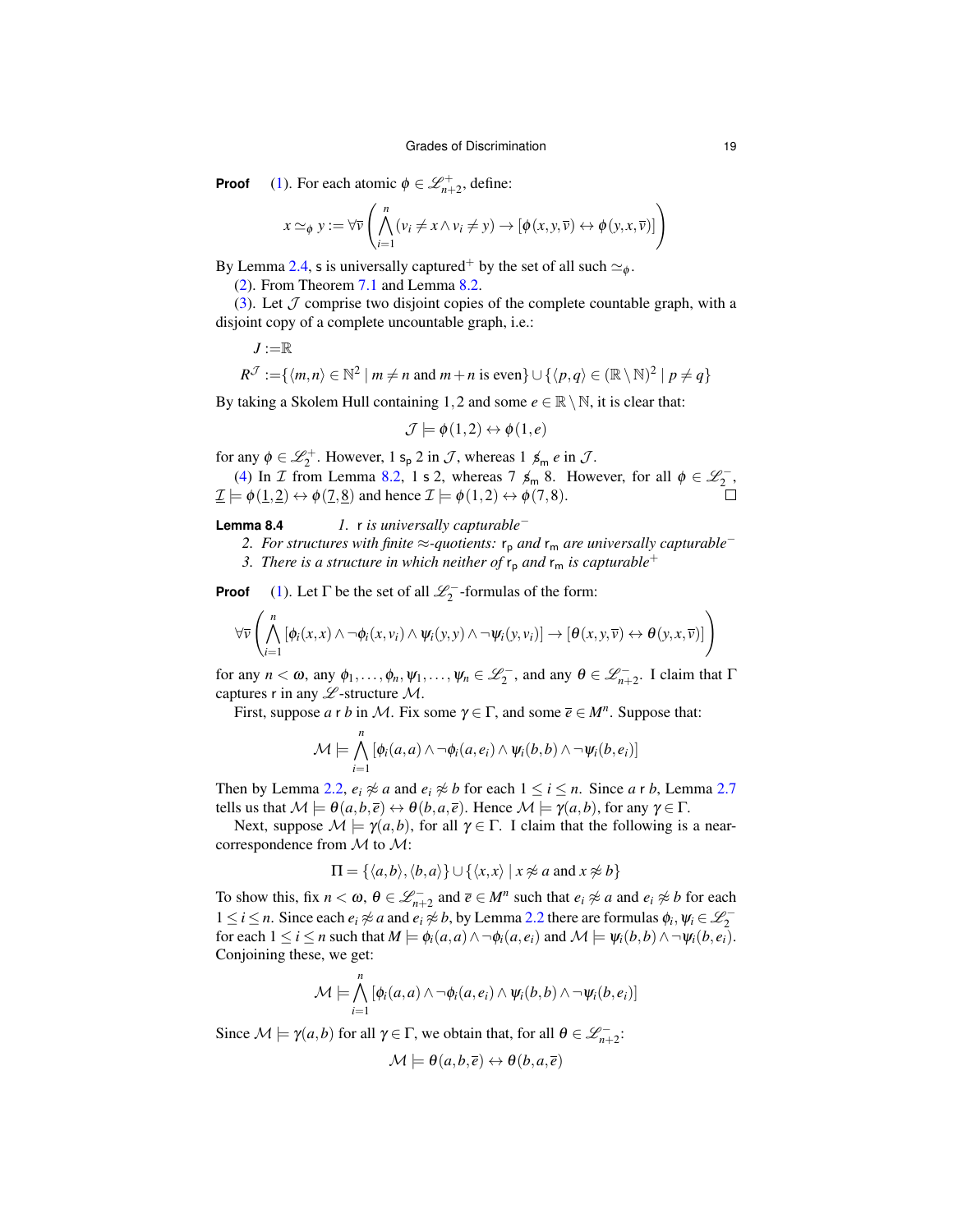Generalising, Π is a near-correspondence. By the Galois Connection of Theorem [4.8,](#page-10-0)  $(\Pi^i)^c$  is a relativity on M; and so *a* r *b*.

 $\Box$ 

[\(2\)](#page-18-1). From Lemmas [7.4](#page-17-8) and [8.2.](#page-0-1)

 $(3)$ . Exactly as in Lemma [8.3,](#page-0-1) case  $(3)$ .

Lemmas [8.2–8.4](#page-0-1) can be summarised as follows:

<span id="page-19-0"></span>**Theorem 8.5 (Capturing the grades)** *The following table exhaustively details the capturability of each grade of discrimination:*

| Grade                                                                             | ${\rm Cap turnable}^+$ | $Capurable^-$ |
|-----------------------------------------------------------------------------------|------------------------|---------------|
| $=$                                                                               |                        | $\times$      |
| $=_{p}$ $=_{m}$                                                                   |                        | $\times$      |
|                                                                                   |                        | $\times$      |
|                                                                                   |                        |               |
|                                                                                   |                        |               |
|                                                                                   |                        |               |
| $\begin{array}{c} \approx \\ \approx_\mathsf{p}\\ \approx_\mathsf{m} \end{array}$ |                        |               |
|                                                                                   |                        |               |
| s                                                                                 |                        | $\times$      |
|                                                                                   | f                      | $\times$      |
| $\mathsf{s}_\mathsf{p}$<br>$\mathsf{s}_\mathsf{m}$                                | f                      | $\times$      |
|                                                                                   |                        |               |
| r                                                                                 |                        |               |
| $r_p$                                                                             |                        |               |
| $r_m$                                                                             | f<br>f                 | f<br>f        |
|                                                                                   |                        |               |

The table of Theorem [8.5](#page-19-0) should be read with the following key:

- $\checkmark$  universally capturable
- $\times$  there is an  $L$ -structure in which the grade is not capturable
- f universally capturable when we restrict attention to finite structures; but there are counterexamples elsewhere
- f universally capturable when we restrict attention to structures with finite  $\approx$ quotients; but there are counterexamples elsewhere

This demonstrates, once again, that grades of  $\mathcal{L}^+$ -discernibility are to grades of symmetry, as grades of  $\mathscr{L}$  –discernibility are to grades of relativity. More interestingly, though, Theorem [8.5](#page-19-0) bears directly upon the philosophical search for reductive criteria of identity.

As mentioned in [§1,](#page-0-0) much of the interest in grades of discrimination comes from their potential to provide us with a criterion of identity, possibly a reductive one. However, if a grade of discrimination cannot be captured by some set of formulas in the object language, this should bar it from use in any reductive criterion of identity. After all, if the grade must be invoked as a *primitive* at the level of the object language, it is unclear why we should not simply allow ourselves to take identity itself as a primitive in the object language. The situation will be no better, in this regard, if the grade can only be captured<sup>+</sup> and not captured−. Consequently, no grade of  $\mathscr{L}^+$ -indiscernibility or symmetry can provide a *reductive* criterion of identity.

The remaining candidates for reductive criteria of identity are therefore the grades of  $\mathscr{L}$ -indiscernibility and relativity. However, in the special cases when they are capturable−—which we require if we seek a reductive criterion of identity—two of the grades of  $\mathscr{L}$  -indiscernibility are simply co-extensive with two of the grades of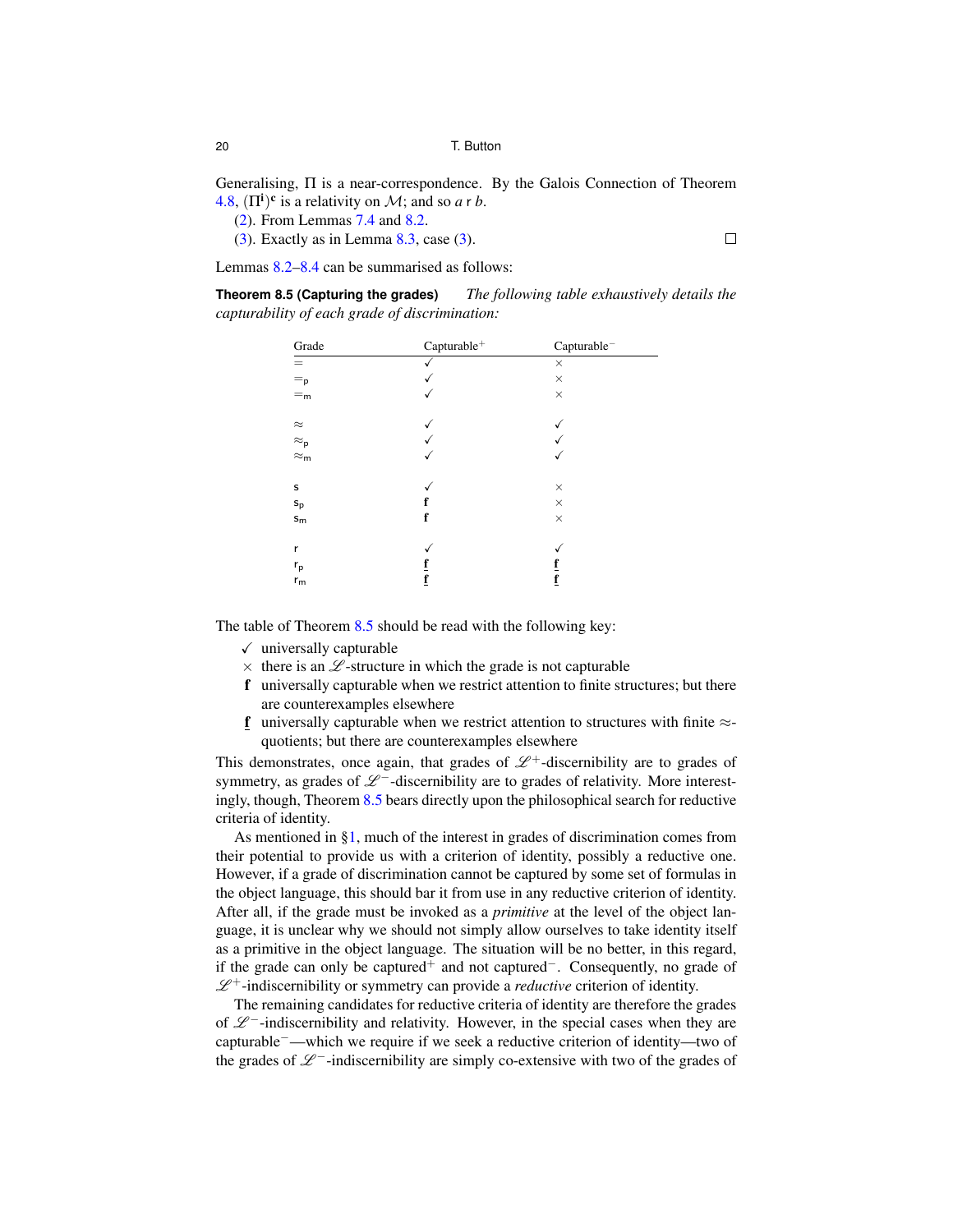#### Grades of Discrimination 21

 $\mathscr{L}$  –-indiscernibility (see Theorem [7.1\)](#page-15-3). Hence the only plausible distinct candidates for a reductive criterion of identity are, in order of entailment:  $\approx$ , r,  $\approx_{p}$  and  $\approx_{m}$ .

This does not show, though, that the remaining grades of discrimination are philosophically uninteresting. After all, we might simply be interested in providing an illuminating but *non-reductive* answer to the general question: *When are objects identical?* To repeat an example from [§1:](#page-0-0) if we have become convinced that nature abhors a (non-trivial) symmetry, then  $s_m$  could serve as a non-reductive, non-trivial criterion of identity, even though it is uncapturable<sup>+</sup>.

## **9 Symmetry in all elementary extensions**

<span id="page-20-0"></span>In [§6,](#page-12-0) I connected the grades of indiscernibility with the existence of a symmetry/relativity in *some* elementary extensions. To close this paper, I wish to consider what happens when we consider the existence of a symmetry or relativity in *all* elementary extensions. In particular, I shall demonstrate a neat connection between  $\approx$  and symmetries in elementary extensions. To show this, I first require a general method for constructing such elementary extensions:<sup>[17](#page-23-7)</sup>

<span id="page-20-1"></span>**Lemma 9.1** *Let*  $M$  *be an*  $L$ -structure with  $a \in M$ , and let D be a set such that *M* ∩ *D* = 0*.* Then there is an  $L$ -structure  $N \succ$ <sup>-</sup>  $M$  with  $N = M \cup D$ , such that a  $\approx d$ *in*  $\mathcal N$  *for all*  $d \in D$ .

**Proof** Define  $\sigma : N \longrightarrow M$  by:  $\sigma(x) = x$  if  $x \in M$ , and  $\sigma(d) = a$  if  $d \in D$ . Set:

 $R^{\mathcal{N}} = \{ \overline{e} \in N^n \mid \sigma(\overline{e}) \in R^{\mathcal{M}} \}$  all *n*-place  $\mathcal{L}$ -predicates *R*  $f^{\mathcal{N}}(\overline{e}) = f^{\mathcal{M}}(\sigma(\overline{e}))$  $N(\bar{e}) = f^{\mathcal{M}}(\sigma(\bar{e}))$  all *n*-place  $\mathscr{L}$ -function-symbols *f* and all  $\bar{e} \in N^n$ 

I claim that, for each  $\mathscr{L}$ -term  $\tau$ , all  $\overline{d} \in D^m$  and all  $\overline{e} \in M^n$ :

$$
\tau^{\mathcal{N}}(\overline{d},\overline{e})=\tau^{\mathcal{N}}(\overline{a},\overline{e})=\tau^{\mathcal{M}}(\overline{a},\overline{e})
$$

(where  $a_i = a$  for all  $1 \le i \le m$ ). This is proved by induction on complexity. The case where  $\tau$  is an  $\mathscr{L}$ -function symbol is given. Now suppose the claim holds for  $\tau_1, \ldots, \tau_k$  and consider  $\tau(\bar{x}, \bar{y}) = f(\tau_1(\bar{x}, \bar{y}), \ldots, \tau_k(\bar{x}, \bar{y}))$ . Then:

$$
\tau^{\mathcal{N}}(\overline{d},\overline{e}) = f^{\mathcal{N}}(\tau_1^{\mathcal{N}}(\overline{d},\overline{e}),\ldots,\tau_k^{\mathcal{N}}(\overline{d},\overline{e}))
$$
  
\n
$$
= f^{\mathcal{N}}(\tau_1^{\mathcal{N}}(\overline{a},\overline{e}),\ldots,\tau_k^{\mathcal{N}}(\overline{a},\overline{e})) = \tau^{\mathcal{N}}(\overline{a},\overline{e})
$$
  
\n
$$
= f^{\mathcal{N}}(\tau_1^{\mathcal{M}}(\overline{a},\overline{e}),\ldots,\tau_k^{\mathcal{M}}(\overline{a},\overline{e}))
$$
  
\n
$$
= f^{\mathcal{M}}(\tau_1^{\mathcal{M}}(\overline{a},\overline{e}),\ldots,\tau_k^{\mathcal{M}}(\overline{a},\overline{e})) = \tau^{\mathcal{M}}(\overline{a},\overline{e})
$$

This proves the claim. Hence, for all atomic  $\phi \in \mathcal{L}_{m+n}^-$ , all  $\overline{d} \in D^m$  and all  $\overline{e} \in M^n$ :

$$
\mathcal{N} \models \phi(\overline{d}, \overline{e}) \text{ iff } \mathcal{N} \models \phi(\overline{a}, \overline{e}) \text{ iff } \mathcal{M} \models \phi(\overline{a}, \overline{e})
$$

So for all  $d \in D$  we have  $a \approx d$  in  $\mathcal N$  by Lemma [2.2;](#page-3-1) and moreover  $\mathcal N \succ^{-} \mathcal M$ .  $\Box$ 

Thus armed, I can connect  $\approx$  with symmetry in elementary extensions:

<span id="page-20-2"></span>**Lemma 9.2** *For any*  $\mathscr L$ -structure  $\mathcal M$ : if a s<sub>m</sub> b in every  $\mathcal N \succ$ <sup>-</sup>  $\mathcal M$ , then a  $\approx$  b in M*.*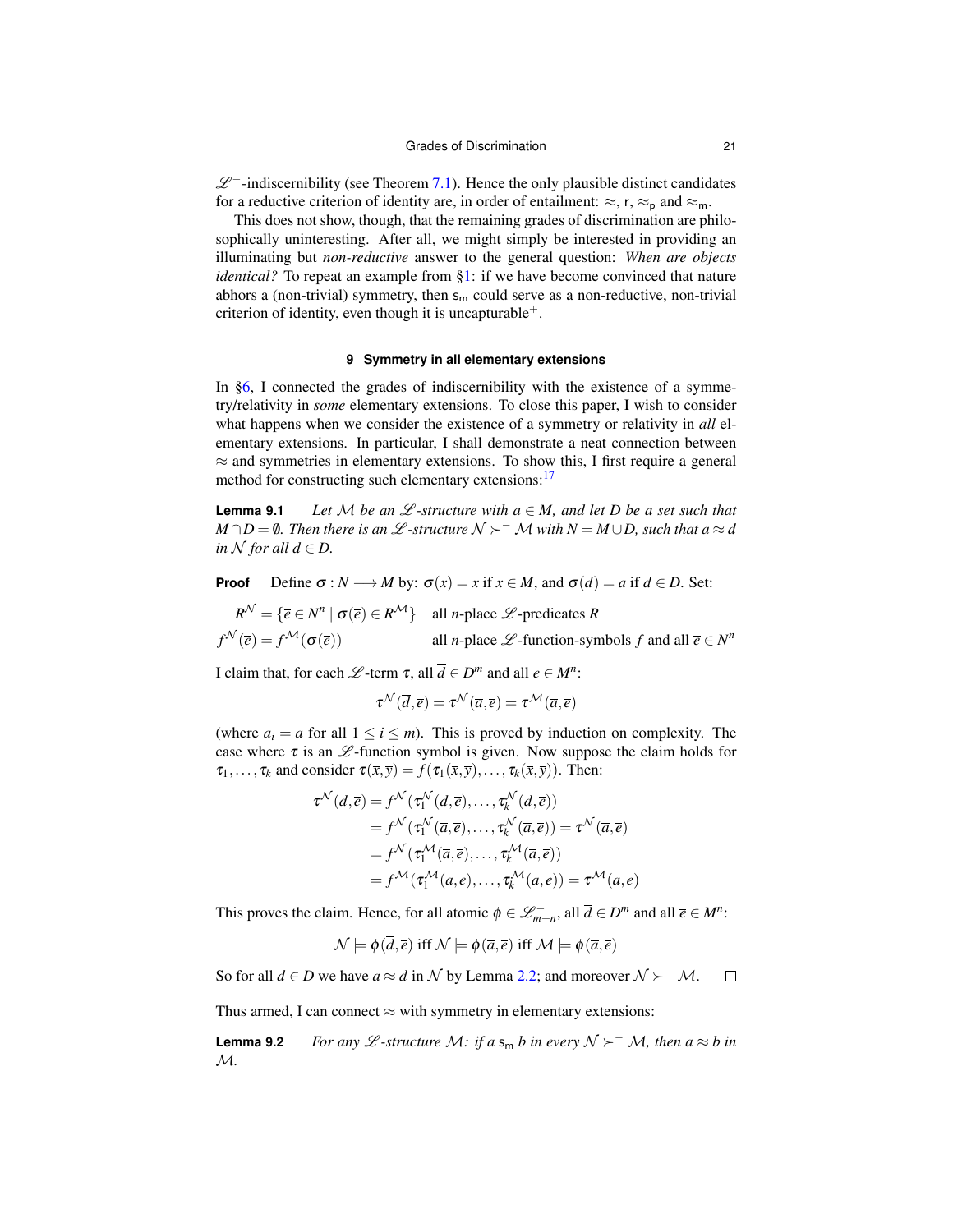**Proof** Suppose *a* s<sub>m</sub> *b* in every  $\mathcal{N} \succ^- \mathcal{M}$ . Let *D* be such that  $M \cap D = \emptyset$  and  $|D| > |b_M|$ . Construct N as in Lemma [9.1,](#page-20-1) so that  $a \approx d$  in N for all  $d \in D$ . Since  $N \succ^{-} M$ , by assumption there is a symmetry  $\pi$  on N such that  $\pi(a) = b$ . So, for every  $\phi \in \mathscr{L}_2^-$ , and all  $d \in D$ , by Lemma [2.4:](#page-4-0)

$$
\mathcal{N} \models \phi(b, b) \text{ iff } \mathcal{N} \models \phi(a, a) \text{ iff } \mathcal{N} \models \phi(a, d) \text{ iff } \mathcal{N} \models \phi(b, \pi(d))
$$

Hence  $\pi(d) \in \underline{b}_N$  for every  $d \in D$ , by Lemma [2.2.](#page-3-1) Since  $\pi$  is a bijection,  $|D| = |\{\pi(d) \mid d \in D\}| \leq |b_N|$ . If  $a \not\approx b$  in N, then  $|b_N| = |b_M|$ , contradicting our choice of *D*; so  $a \approx b$  in N. Since  $\mathcal{M} \prec^{-} \mathcal{N}$  and  $\approx$  is universally capturable<sup>-</sup> by Lemma [8.2,](#page-0-1)  $a \approx b$  in M.  $\Box$ 

Theorem [3.3](#page-5-0) (left-diagram) entails us that there is no converse to [9.2](#page-20-2) in the general case. However, we do obtain a converse in restricted circumstances:

**Lemma 9.3** *When* L *is relational, for any* L *-structure* M:  $a \approx b$  *in* M *iff*  $a \simeq_b b$ *in every*  $\mathcal{N} \succ^{-} \mathcal{M}$ .

**Proof** Immediate from Theorem [3.3](#page-5-0) and Lemmas [8.2](#page-0-1) and [9.2.](#page-20-2)

$$
\Box
$$

Moreover, we can strengthen Lemma [9.2](#page-20-2) in the case of s.

**Lemma 9.4** *Let* M *be an*  $\mathcal{L}$ *-structure with*  $a \in M$  *and*  $e \notin M$ *. Let*  $\mathcal{N} \succ^{-} \mathcal{M}$  *be constructed as in Lemma [9.1,](#page-20-1) so that*  $N = M \cup \{e\}$  *and a*  $\approx e$  *in* N. If *a* **s** *b in* N, *then*  $a \approx b$  *in*  $\mathcal{M}$ *.* 

**Proof** Suppose *a* s *b* in N, i.e.  $\pi(a) = b$ ,  $\pi(b) = a$ , and  $\pi(x) = x$  for all  $x \notin \{a, b\}$ is a symmetry on N. In particular,  $\pi(e) = e$ . Hence, invoking Lemma [2.4,](#page-4-0) for all  $\phi \in \mathscr{L}_2^-$ :  $\mathcal{M} \models \phi(a,a)$  iff  $\mathcal{N} \models \phi(a,a)$  iff  $\mathcal{N} \models \phi(e,a)$  iff  $\mathcal{N} \models \phi(e,b)$  iff  $\mathcal{N} \models \phi(a, b)$  iff  $\mathcal{M} \models \phi(a, b)$ . Hence  $a \approx b$  in  $\mathcal{M}$  by Lemma [2.2.](#page-3-1)  $\Box$ 

However, this strengthening of Lemma [9.2](#page-20-2) is limited to the case of s. To see this, let  $K$  comprise two disjoint copies of the complete countable graph, i.e.:

$$
K = \mathbb{N}
$$
  

$$
R^{K} = \{ \langle m, n \rangle \in \mathbb{N}^{2} \mid m \neq n \text{ and } m + n \text{ is even} \}
$$

Whilst  $1 \approx 2$  in K, we can use Lemma [9.1](#page-20-1) to add a single new element, *e*, such that  $1 \approx e$ , without disrupting the fact that  $1 s_p 2$ . Moreover, nothing like Lemma [9.2](#page-20-2) holds for relativities: Lemma [8.4](#page-0-1) tells us that *a* r *b* in *M* iff *a* r *b* in all  $N \succ$ <sup>-</sup> *M*.

The results of [§6](#page-12-0) exhaustively detailed the connections between grades of discernibility and the existence of a symmetry/relativity in *some* elementary extension. The results of this section now exhaustively detail the connections between grades of discernibility and the existence of a symmetry/relativity in *all* elementary extensions. We thus have complete answers to several natural questions concerning the connection between grades of discrimination and elementary extensions.

#### **10 Concluding remarks**

Several recent technical-cum-philosophical papers have explored some of the grades of discrimination. This paper has pressed forward that technical investigation in many ways. To close, I shall emphasise two.

First, I have introduced *grades of relativity* to the philosophical literature—along with the notion of a near-correspondence, a relativeness correspondence, and a partial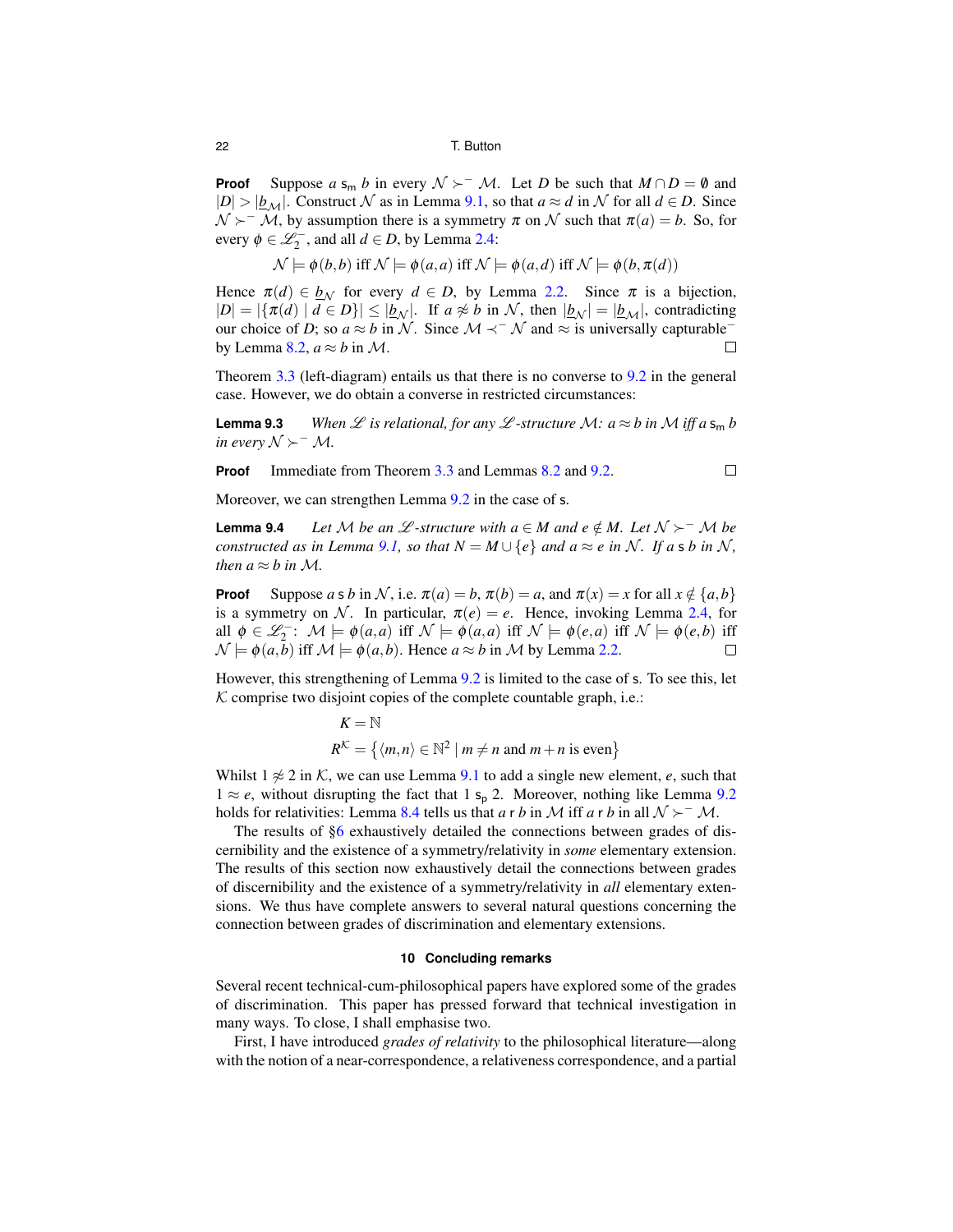#### Grades of Discrimination 23

<span id="page-22-11"></span>relativeness correspondence—and shown that these are the natural  $\mathscr{L}^-$ -analogues of the grades of symmetry.

Second, I have offered complete answers to the natural questions that arise concerning all twelve grades of discrimination. Indeed, the technical investigation of the grades of discrimination now seems to be complete.

## **Notes**

- <span id="page-22-0"></span>1. An exception is [Ladyman et al.](#page-24-5) [\[18,](#page-24-5) §6].
- <span id="page-22-1"></span>2. This family of definitions has a long philosophical heritage, e.g.: [Hilbert and Bernays](#page-24-9) [\[14,](#page-24-9) §5]; Quine [\[24,](#page-24-10) pp. 230–2], [\[25\]](#page-24-7); [Caulton and Butterfield](#page-24-3) [\[8,](#page-24-3) §2.1, §3.2]; [Ketland](#page-24-4) [\[16,](#page-24-11) pp. 306–7], [\[17,](#page-24-4) Definitions 2.3, 2.5]; [Ladyman et al.](#page-24-5) [\[18,](#page-24-5) Definition 3.1, §6.4].
- <span id="page-22-2"></span>3. Though [Caulton and Butterfield](#page-24-3) [\[8\]](#page-24-3) and [Ladyman et al.](#page-24-5) [\[18\]](#page-24-5) also explore the case of quantifier-free formulas.
- <span id="page-22-3"></span>4.  $s_m$  is considered by [Ketland](#page-24-4) [\[16\]](#page-24-11), [\[17\]](#page-24-4) under the name 'structural indiscernibility', and by [Ladyman et al.](#page-24-5) [\[18\]](#page-24-5) under the name 'symmetry'.  $s_p$  is considered by Ladyman et al. [\[18\]](#page-24-5) under the name 'full symmetry'. s is considered by [Ketland](#page-24-4) [\[16\]](#page-24-11), [\[17\]](#page-24-4), who writes 'π*ab*' to indicate that *a* s *b*.
- <span id="page-22-4"></span>5. They credit a special case of this to [Blok and Pigozzi](#page-23-8) [\[3,](#page-23-8) p. 343]; see also [\[28,](#page-25-0) §5].
- <span id="page-22-5"></span>6. [Quine](#page-24-7) [\[25\]](#page-24-7) proves case [\(4\)](#page-6-3); see also [Ketland](#page-24-11) [\[16,](#page-24-11) p. 307], [\[17,](#page-24-4) §3.2], [Ladyman et al.](#page-24-5) [\[18,](#page-24-5) Theorem 5.2]. [Caulton and Butterfield](#page-24-3) [\[8,](#page-24-3) Theorem 1] prove case [\(5\)](#page-6-4) when restricted to relational signatures; see also [Ketland](#page-24-4) [\[17,](#page-24-4) Lemma 3.22] and [Ladyman et al.](#page-24-5) [\[18,](#page-24-5) Theorem 9.17, 9.20]. [Ketland](#page-24-4) [\[17,](#page-24-4) Theorem 3.23] proves case [\(10\)](#page-6-9).
- <span id="page-22-6"></span>7. [Ketland](#page-24-4) [\[17,](#page-24-4) p. 8] and [Ladyman et al.](#page-24-5) [\[18,](#page-24-5) Theorem 5.2] use A to prove case [\(1\)](#page-7-0); see also [Button](#page-23-9) [\[5,](#page-23-9) p. 218] and [Ketland](#page-24-11) [\[16,](#page-24-11) p. 309]. [Ladyman et al.](#page-24-5) [\[18,](#page-24-5) Theorem 9.17] use  $\beta$  to prove case [\(2\)](#page-7-1), noting that it is the analogue of [Black'](#page-23-0)s [\[2\]](#page-23-0) two-sphere world. [Button](#page-23-9) [\[5,](#page-23-9) p. 218], [Ketland](#page-24-11) [\[16,](#page-24-11) p. 310] and [Ladyman et al.](#page-24-5) [\[18,](#page-24-5) Theorem 7.12] use an example like C. [Ladyman et al.](#page-24-5) [\[18,](#page-24-5) Theorem 5.2] use an example like  $D$ . [Caulton and Butterfield](#page-24-3) [\[8,](#page-24-3) pp. 60–2] and [Ladyman et al.](#page-24-5) [\[18,](#page-24-5) Theorem 9.20] use examples like  $\mathcal{E}$ .
- <span id="page-22-7"></span>8. I was once on Fran's side [\[5,](#page-23-9) p. 220]; but I have changed my mind [\[6,](#page-23-10) p. 211 n. 8].
- <span id="page-22-8"></span>9. [Casanovas et al.](#page-24-6) trace the definition and lemma back to [Monk](#page-24-12) [\[21,](#page-24-12) presumably Exercises 29.33–34]. This has recently been rediscovered by philosophers, e.g. Ketland  $[16, p. 307]$  $[16, p. 307]$ n. 10], [\[17,](#page-24-4) Theorem 3.12].
- <span id="page-22-9"></span>10. Whilst this notion of diagram invokes  $=$ , [Dellunde](#page-24-13) shows that there is a perfectly workable notion of diagram which does not employ  $\equiv$ .
- <span id="page-22-10"></span>11. In more detail: my Lemma [6.6](#page-13-0) tweaks [Marker'](#page-24-8)s Lemma 4.16; my Lemma [6.7](#page-13-1) tweaks [Marker'](#page-24-8)s Corollary 4.1.7 (cf. also [Casanovas et al.'](#page-24-6)s [\[7\]](#page-24-6) Lemma 2.7); and my Lemma [6.8](#page-13-2) tweaks [Marker'](#page-24-8)s Proposition 4.1.5. The main difference is that I use protocorrespondences rather than partial elementary maps, and in the final step I require a detour, via Lemma [4.9,](#page-10-5) to obtain a relativity.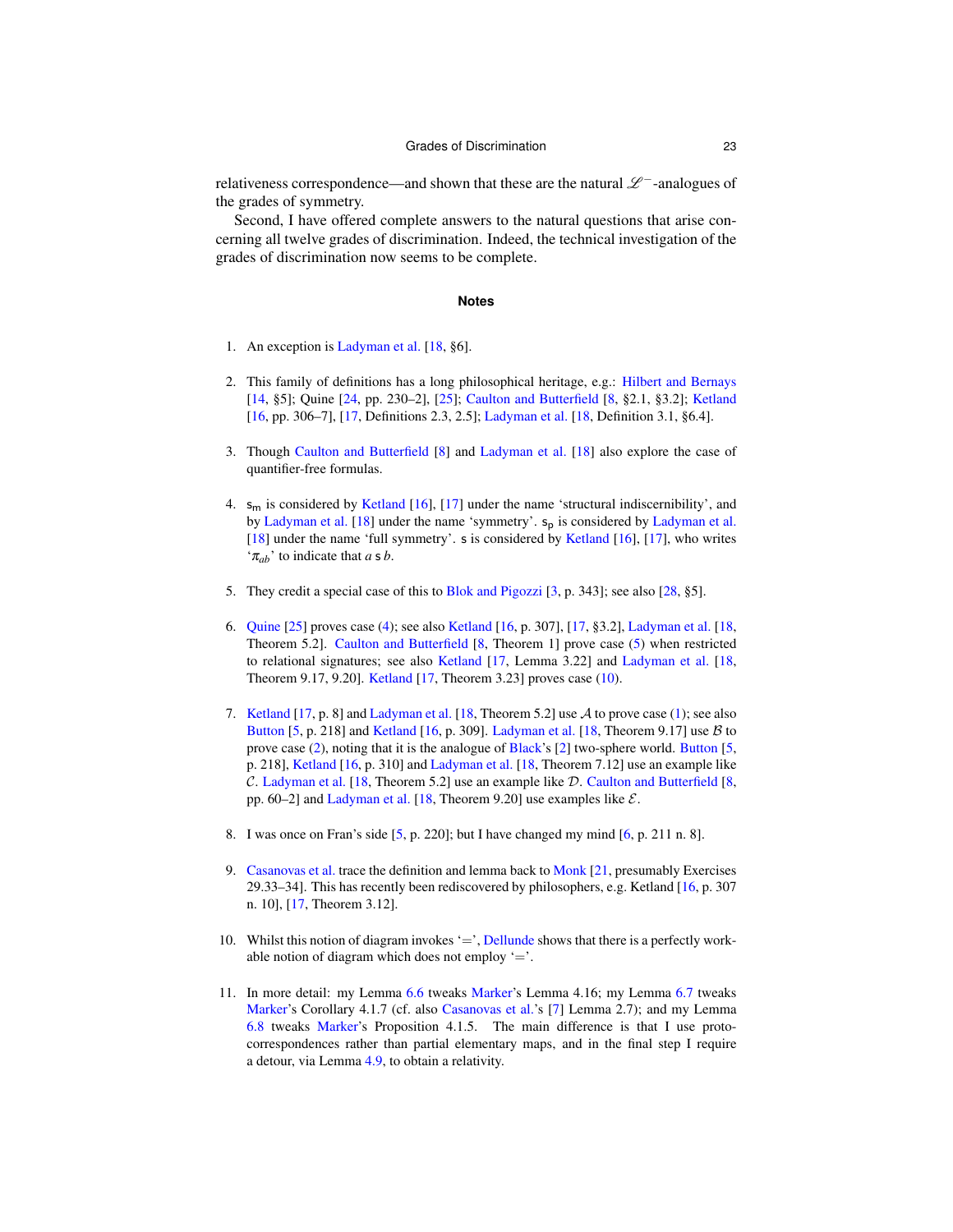- <span id="page-23-2"></span>12. [Beth](#page-23-11) [\[1\]](#page-23-11) proved [\(1\)](#page-14-5)  $\Leftrightarrow$  [\(3\)](#page-14-6); [Svenonius](#page-25-1) [\[27\]](#page-25-1) proved (1)  $\Leftrightarrow$  [\(2\)](#page-14-7). (*M*,*U*) is the  $\mathscr{L}\cup\{R\}$ structure formed from  $M$  by allowing  $R$  to pick out  $U$ . As one would expect,  $\pi(V) = {\pi(\overline{e}) \mid \overline{e} \in V}$ , and equally  $\Pi(V) = {\overline{e} \mid \text{there are } \overline{d} \in V \text{ such that } \overline{d\Pi}\overline{e}$ .
- <span id="page-23-3"></span>13. The only difficult step in either Theorem is [\(2\)](#page-15-4)  $\Rightarrow$  [\(1\)](#page-15-5). For the  $\mathscr{L}^+$ -case, see e.g. [Poizat](#page-24-14) [\[23,](#page-24-14) Proposition 9.2]. To prove the  $\mathscr{L}$  –-case, we simply tweak Poizat's proof by invok-ing Theorem [6.9](#page-14-3) rather than Theorem [6.2,](#page-12-1) and considering *n*-types in the sense of  $\mathcal{L}_n^-$ , rather than  $\mathcal{L}_n^+$ . [Dellunde](#page-24-15) [\[10,](#page-24-15) p. 5] and [Keisler and Miller](#page-24-16) [\[15,](#page-24-16) p. 3] have shown that  $\mathcal{L}_n^-$ -types behave as one would hope.
- <span id="page-23-4"></span>14. An alternative route to Theorem [7.1](#page-15-3) merits comment. We can use finitary isomorphism systems to prove the coincidence of grades of  $\mathcal{L}^+$ -indiscernibility with grades of symmetry in finite structures, without invoking the results from [§6.](#page-12-0) (For an introduction to finitary isomorphism systems, see [Ebbinghaus et al.](#page-24-17) [\[11,](#page-24-17) chapter XI].) [Casanovas et al.](#page-24-6) [\[7,](#page-24-6) Definitions 4.1–4.2] define the  $\mathcal{L}$  -analogue of finitary isomorphism systems. It turns out that we can use these, analogously, to prove the coincidence of grades of  $\mathcal{L}$  indiscernibility with grades of relativity in finite structures.
- <span id="page-23-5"></span>15. [Caulton and Butterfield](#page-24-3) [\[8,](#page-24-3) Theorem 2] prove a special case of the mutual entailment between  $s_p$  and  $s_p$ , and  $s_m$  and  $s_m$ , on the assumption that  $\mathscr L$  is finite and relational. [Ketland'](#page-24-4)s [\[17,](#page-24-4) p. 2] attention is entirely restricted to finite relational signatures. [Linnebo](#page-24-18) [and Muller](#page-24-18) [\[19,](#page-24-18) Theorem 3] note that *witness-discernibility* (a further notion, which I have not discussed) is equivalent to  $\approx_{p}$  in finite structures, and outline several reasons for focussing on finite structures.
- <span id="page-23-6"></span>16. For the case where  $\mathscr L$  is finite and relational, see [Ketland](#page-24-4) [\[17,](#page-24-4) Definition 2.3].
- <span id="page-23-7"></span>17. [Monk](#page-24-12) [\[21,](#page-24-12) Theorem 29.16] described this explicitly; [Grzegorczyk](#page-24-19) [\[12,](#page-24-19) p. 41] earlier mentioned it in passing, implying it was mathematical folklore. The method was rediscovered by philosophers, e.g. [Ketland](#page-24-4) [\[17,](#page-24-4) p. 7] and [Ladyman et al.](#page-24-5) [\[18,](#page-24-5) Theorem 8.14]. However, all these authors restrict their attentions to relational signatures.

#### **References**

- <span id="page-23-11"></span>[1] Beth, E. W., "On Padoa's method in the theory of definition," *Nederlandse Akademie van Wetenschappen. Proceedings. Series A. Indagationes Mathematicae*, (1953), pp. 330–9. [24](#page-23-12)
- <span id="page-23-0"></span>[2] Black, M., "The identity of indiscernibles," *Mind*, vol. 61 (1952), pp. 153–64. [3,](#page-2-0) [23](#page-22-11)
- <span id="page-23-8"></span>[3] Blok, W. J., and D. Pigozzi, "Protoalgebraic logics," *Studia Logica*, vol. 45 (1986), pp. 337–69. [23](#page-22-11)
- <span id="page-23-1"></span>[4] Bonnay, D., and F. Engström, "Invariance and definability, with and without equality," arXiv:1308.1565 [math.LO], (2013). [9](#page-8-1)
- <span id="page-23-9"></span>[5] Button, T., "Realistic structuralism's identity crisis: A hybrid solution," *Analysis*, vol. 66 (2006), pp. 216–22. [23](#page-22-11)
- <span id="page-23-10"></span>[6] Button, T., *The Limits of Realism*, Oxford University Press, Oxford, 2013. [23](#page-22-11)

<span id="page-23-12"></span>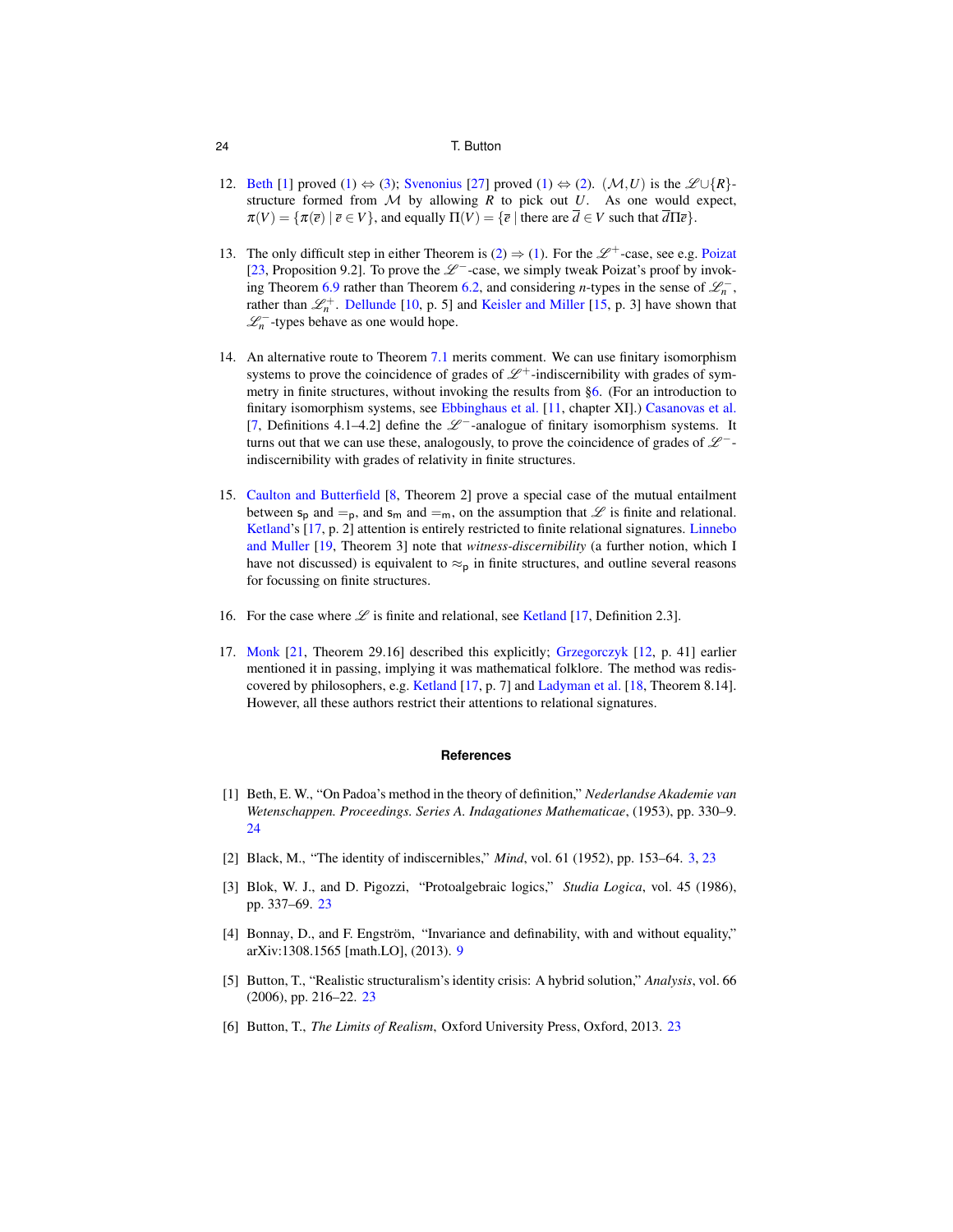#### Grades of Discrimination 25

- <span id="page-24-6"></span>[7] Casanovas, E., P. Dellunde, and R. Jansana, "On elementary equivalence for equalityfree logic," *Notre Dame Journal of Formal Logic*, vol. 37 (1996), pp. 506–22. [4,](#page-3-2) [5,](#page-4-2) [9,](#page-8-1) [10,](#page-9-5) [23,](#page-22-11) [24](#page-23-12)
- <span id="page-24-3"></span>[8] Caulton, A., and J. Butterfield, "On kinds of indiscernibility in logic and metaphysics," *British Journal for the Philosophy of Science*, vol. 63 (2012), pp. 27–84. [2,](#page-1-0) [3,](#page-2-0) [23,](#page-22-11) [24](#page-23-12)
- <span id="page-24-13"></span>[9] Dellunde, P., "Equality-free logic: The method of diagrams and preservation theorems," *Logic Journal of the IGPL*, vol. 7 (1999), pp. 717–32. [23](#page-22-11)
- <span id="page-24-15"></span>[10] Dellunde, P., "Equality-free saturated models," *Reports on Mathematical Logic*, vol. 37 (2003), pp. 3–22. [24](#page-23-12)
- <span id="page-24-17"></span>[11] Ebbinghaus, H.-D., J. Flum, and W. Thomas, *Mathematical Logic*, Springer-Verlag, New York, 1984. [24](#page-23-12)
- <span id="page-24-19"></span>[12] Grzegorczyk, A., "On the concept of categoricity," *Studia Logica*, vol. 13 (1962), pp. 39–65. [24](#page-23-12)
- <span id="page-24-0"></span>[13] Hawley, K., "Identity and indiscernibility," *Mind*, vol. 118 (2009), pp. 101–19. [1](#page-0-2)
- <span id="page-24-9"></span>[14] Hilbert, D., and P. Bernays, *Grundlagen der Mathematik*, volume 1, Springer, Berlin, 1934. [23](#page-22-11)
- <span id="page-24-16"></span>[15] Keisler, H. J., and A. W. Miller, "Categoricity without equality," (MS). URL <http://www.math.wisc.edu/~keisler/equal.pdf>. [24](#page-23-12)
- <span id="page-24-11"></span>[16] Ketland, J., "Structuralism and the identity of indiscernibles," *Analysis*, vol. 66 (2006), pp. 303–15. [23](#page-22-11)
- <span id="page-24-4"></span>[17] Ketland, J., "Identity and indiscernibility," *The Review of Symbolic Logic*, vol. 4 (2011), pp. 171–85. [2,](#page-1-0) [4,](#page-3-2) [23,](#page-22-11) [24](#page-23-12)
- <span id="page-24-5"></span>[18] Ladyman, J., O. Linnebo, and R. Pettigrew, "Identity and discernibility in philosophy and logic," *Review of Symbolic Logic*, vol. 5 (2012), pp. 162–86. [2,](#page-1-0) [12,](#page-11-3) [13,](#page-12-3) [23,](#page-22-11) [24](#page-23-12)
- <span id="page-24-18"></span>[19] Linnebo, O., and F. A. Muller, "On witness-discernibility of elementary particles," *Erkenntnis*, vol. 78 (2013), pp. 1133–42. [24](#page-23-12)
- <span id="page-24-8"></span>[20] Marker, D., *Model Theory: An Introduction*, Springer, New York, 2002. [4,](#page-3-2) [13,](#page-12-3) [14,](#page-13-3) [23](#page-22-11)
- <span id="page-24-12"></span>[21] Monk, J. D., *Mathematical Logic*, Springer-Verlag, New York, 1976. [23,](#page-22-11) [24](#page-23-12)
- <span id="page-24-2"></span>[22] Muller, F. A., "The rise of relationals," *Mind*, vol. 124 (2015), pp. 201–37. [1](#page-0-2)
- <span id="page-24-14"></span>[23] Poizat, B., *A Course in Model Theory: An Introduction to Contemporary Mathematical Logic*, Springer-Verlag, New York, 2000. [24](#page-23-12)
- <span id="page-24-10"></span>[24] Quine, W. v. O., *Word and Object*, MIT Press, Cambridge MA, 1960. [23](#page-22-11)
- <span id="page-24-7"></span>[25] Quine, W. v. O., "Grades of discriminability," *Journal of Philosophy*, vol. 73 (1976), pp. 113–6. [4,](#page-3-2) [23](#page-22-11)
- <span id="page-24-1"></span>[26] Shapiro, S., "An '*i*' for an *i*: Singular terms, uniqueness, and reference," *The Review of Symbolic Logic*, vol. 5 (2012), pp. 380–415. [1](#page-0-2)